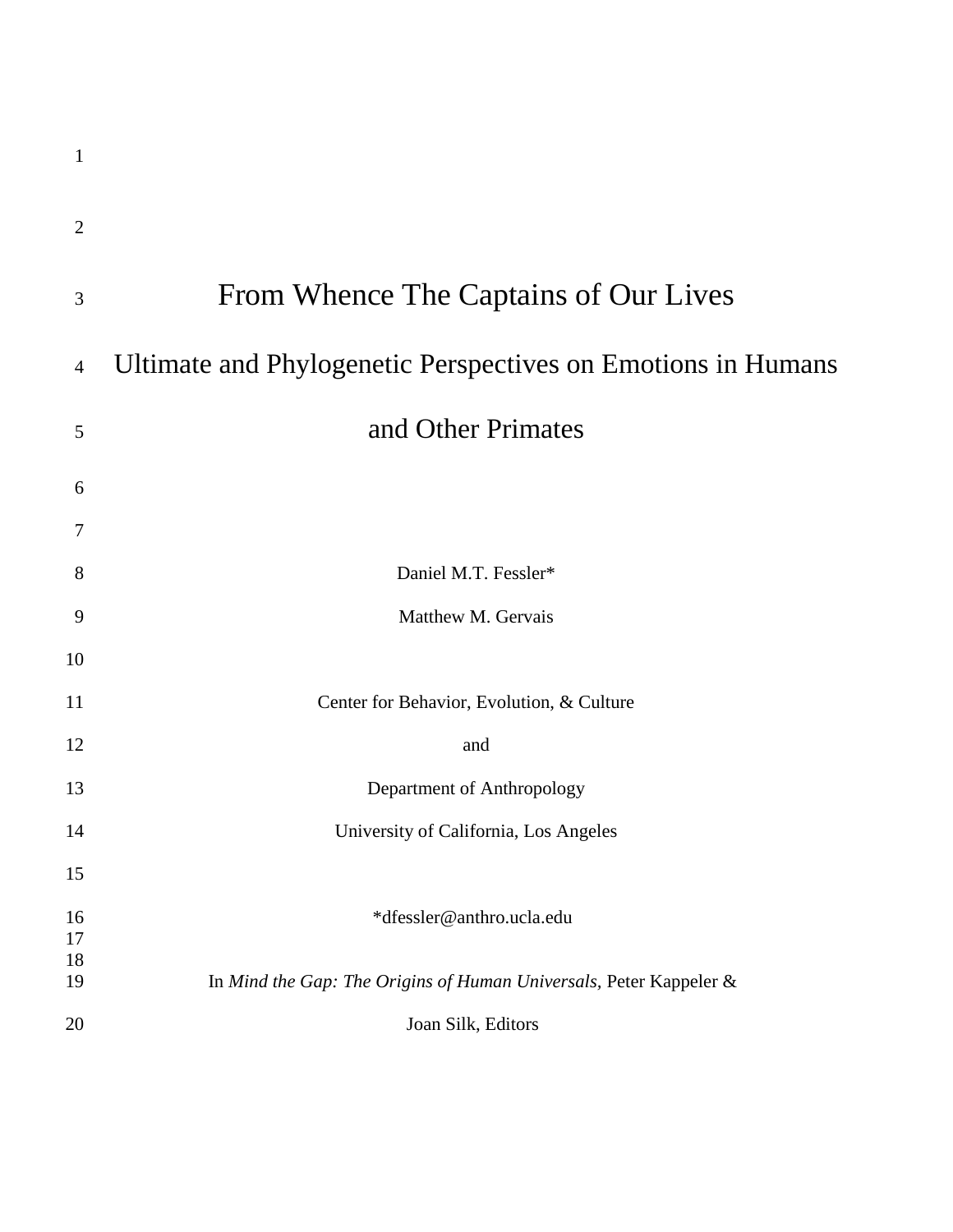Let's not forget that the little emotions are the great captains of our lives 2 and we obey them without realizing it. ~Vincent Van Gogh

- 
- 

*Introduction*

 It has long been recognized that an evolutionary perspective is useful in investigating emotions. In this chapter, we employ two complementary applications of evolutionary theory. One is adaptationism, viewing emotions as discrete adaptations for behavior regulation that evolved in response to challenges repeatedly confronting organisms over evolutionary time (Ekman 1992, Frijda 1986, Lazarus 1991, Nesse 1990, Tooby & Cosmides 2008). Each emotion is elicited by cues to the presence of a recurring fitness-relevant challenge or opportunity, and each coordinates information-processing, motivational, and physiological systems to respond adaptively. The second application is phylogenetic and comparative, examining 1) the actual or expected taxonomic distribution of emotion systems based upon patterns of descent, the distribution of the relevant adaptive problems, and cognitive capacities, and 2) the logic of each system's transformation through descent as a result of the interaction of system evolvability, system affordances, and the structure of adaptive problems. Neither of these applications of evolutionary theory to the study of emotions has yet been fully realized, and the synergy resulting from their integration is often overlooked. Our goal is to further develop these approaches, to demonstrate their complementarity, and to employ them in examining some aspects of emotions that contribute to the "gap" between humans and other primates. Darwin's (1872/1955) pioneering work on emotional expressions employed a comparative perspective in the service of multiple goals: 1) to substantiate the utility of general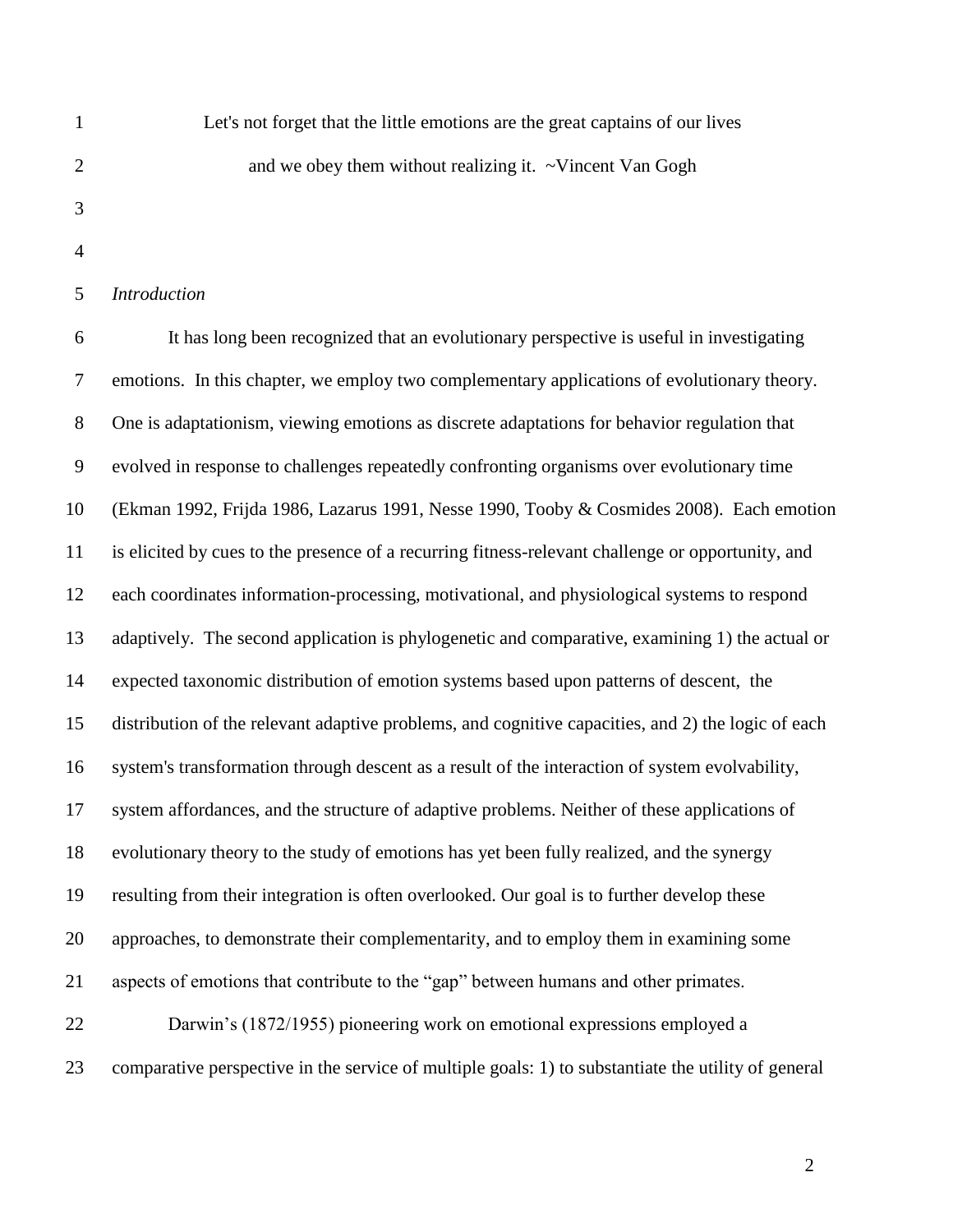explanatory principles by application to all species; 2) to demonstrate human descent from non- human ancestors; 3) to evaluate the innateness of human expressions by showing similarity to other species; and 4) to explain some human characters as vestigial traces of ancestral forms. The first two goals have been achieved. Ekman and other modern students of expressions advanced the third goal, and many human facial expressions are now considered pan-cultural. This leaves Darwin's fourth goal. While extreme vestigialism has rightly fallen from favor, many emotions do exhibit evidence of deep histories of successive modification. We will present several examples of emotional systems apparently evolved for one purpose that were subsequently modified to serve a different purpose. In some cases the properties of an ancestral emotional system appear to have "preapted" it (Gould & Vrba 1982) to the task demands of a newly arisen adaptive problem (e.g., Fessler 2004, Gervais & Wilson 2005, Rozin et al. 1997). In a number of cases, an extant emotional action tendency has been put to novel use by modifying the eliciting conditions (cf. Keltner & Anderson 2000, Rozin 1996, Tooby & Cosmides 1989). Yet, even with subsequent secondary selection, this process does not necessarily erase the legacy of past selection; substantial residues of former function sometimes remain, and it is only with reference to ancestral traits that such features become intelligible. Applying this consideration when reverse engineering a trait ("reverse tinkering"; Andrews et al. 2002, Gangestad & Simpson 2007) illuminates the kludge-like structure of emotions that have served multiple functions over evolutionary time.

 As the above discussion suggests, phylogenetic and comparative approaches both constrain and inform adaptationist hypotheses (see Gosling & Graybeal 2007, Gangestad & Simpson 2007, Maestripieri 2003c). In addition to controlling for non-independence of trait correlations in comparative research (Nunn & Barton 2001), "tree thinking" helps to specify the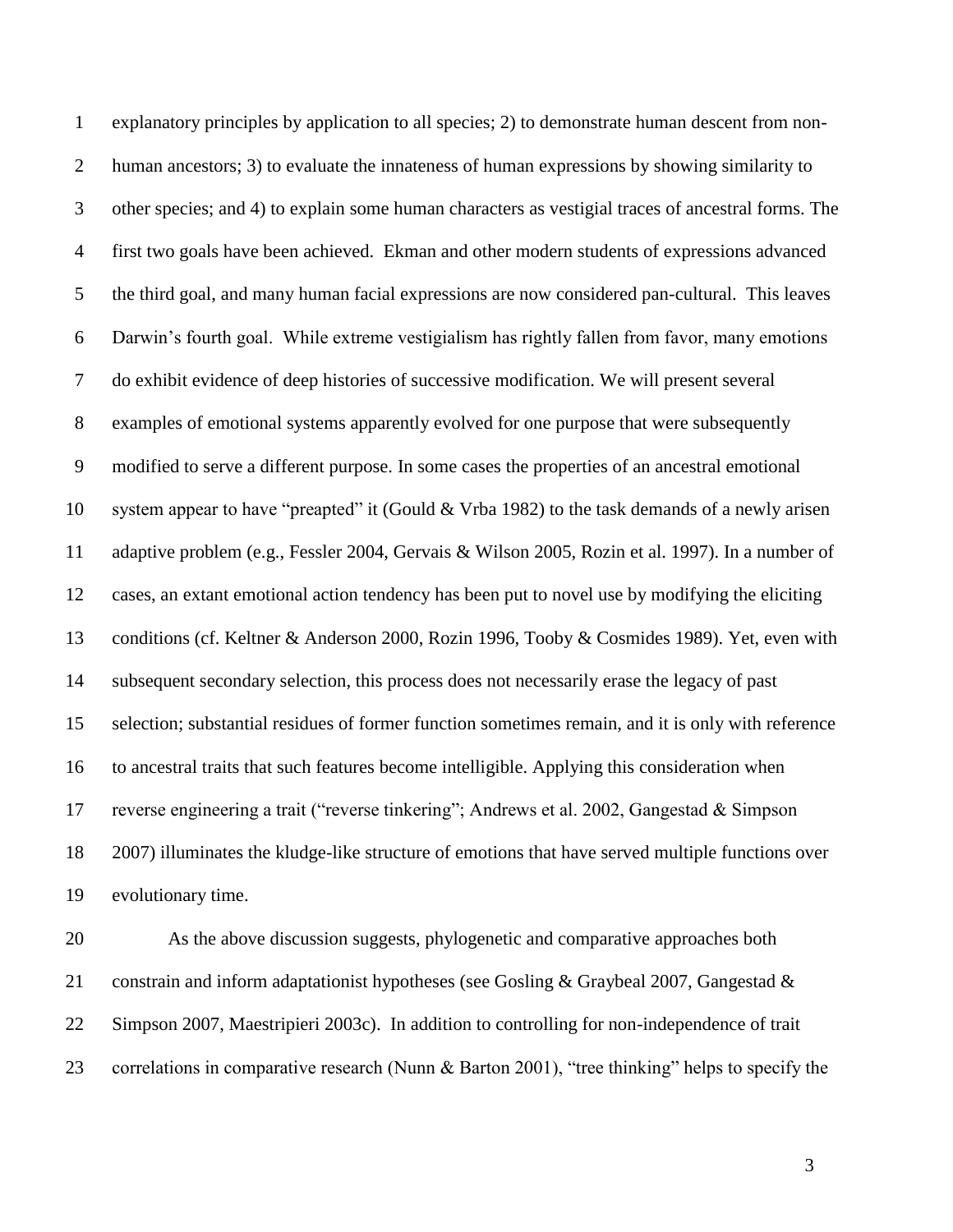| $\mathbf{1}$     | time frame within which the target properties of a trait were selected, while suggesting an          |
|------------------|------------------------------------------------------------------------------------------------------|
| $\mathfrak{2}$   | ancestral state from which the trait was derived. This refines the task of reverse engineering by    |
| 3                | rephrasing the ultimate question as: Why did this form emerge given the form from which it           |
| $\overline{4}$   | emerged? A phylogenetically-informed comparative approach can help to parse a trait into             |
| $\mathfrak{S}$   | aspects that were impacted by selection pressures operating during particular periods in the         |
| 6                | lineage. This approach highlights the process of secondary selection through which (contra           |
| $\boldsymbol{7}$ | Gould 1991, Gould & Vrba 1982) an extant system is not merely exapted (put to new use), but is       |
| $8\,$            | further subjected to specializing selection for that new function. This process, which we term co-   |
| $\overline{9}$   | optation, has rarely been foregrounded in the study of the mind.                                     |
| 10               | Just as comparative and phylogenetic approaches offer benefits to students of human                  |
| 11               | emotions, so too can adaptationist perspectives enhance the study of nonhuman primate                |
| 12               | emotions. Because emotion is difficult to quantify, most primatologists have sidestepped the         |
| 13               | study of emotion, although this is beginning to change (e.g., Aureli & Schaffner 2002, de Waal       |
| 14               | 1996, Maestripieri 2003a). The conjunction of adaptationist and phylogenetic analyses indicates      |
| 15               | where one can expect to find homologues of human emotions. It should be possible to predict the      |
| 16               | taxonomic distribution of emotion traits through a consideration of 1) the phylogenetic              |
| 17               | relationships among species, 2) the selection pressures thought to produce and maintain a given      |
| 18               | trait, and 3) the cognitive capacities that constitute prerequisites for the trait. This generates a |
| 19               | taxonomy of emotions, ranging from ancient emotions expected to be present in all vertebrates,       |
| 20               | to conserved pan-primate emotions, to derived emotions expected to be unique to our species.         |
| 21               | Because explorations of primate emotions are in their infancy, we cannot conduct rigorous tests      |
| 22               | of our phylogenetic hypotheses. However, there is reason for optimism, as investigators are          |
| 23               | beginning to employ new methods to probe primate motives (e.g., de Waal et al. 2008,                 |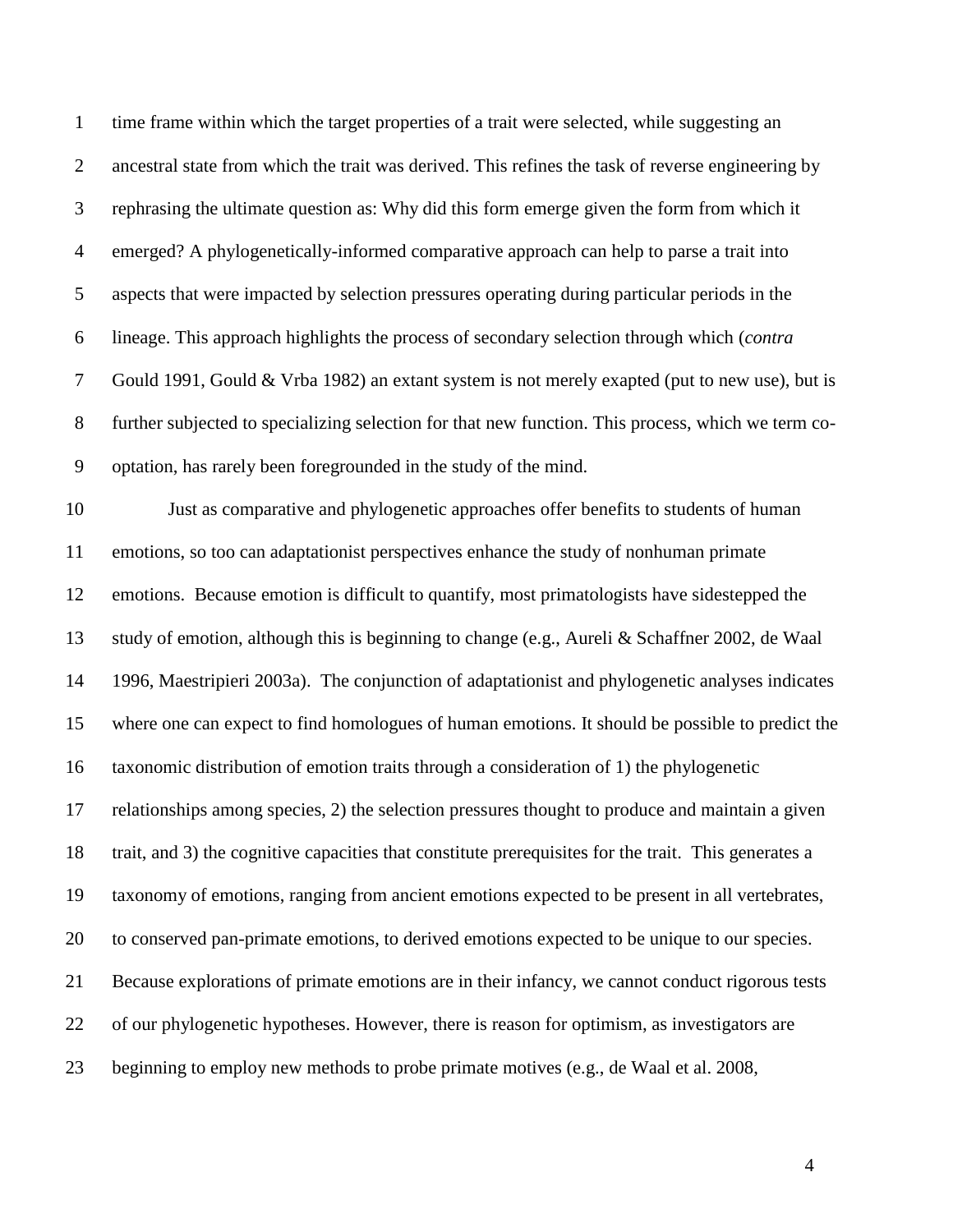Lakshminarayanan & Santos 2008, Silk et al. 2005, this volume, Warneken et al. 2007), and obstacles to the study of primate emotions are not insurmountable. Below we sketch a set of phylogenetically-informed adaptationist proposals intended to provide starting points for future studies of emotions in both humans and nonhuman primates. This is not an exhaustive description of these species' emotional repertoires. Rather, our goal it to demonstrate the form that we think such descriptions should take, and to spark further discussion.

 A note on terminology: because cultures differentially emphasize or ignore facets of the panhuman spectrum of emotions, any language's emotion lexicon is but a crude gloss for the underlying phenomena. Accordingly, the emotion terms used here should be viewed as heuristic labels for adaptations that are not necessarily isomorphic with Anglo-American folk psychology.

#### *Ancient, relatively conserved emotions*

 All vertebrates confront a common set of elementary adaptive challenges, including avoiding injury and disease, and finding mates. The core motivational systems that evolved in ancestral vertebrates in response to these selective pressures have likely been largely conserved in descendant taxa. Because of their ancient origins, the cognitive prerequisites for these adaptations are relatively limited. In general, attention to simple exogenous or endogenous cues suffices to identify the eliciting conditions. Many of these eliciting cues are sufficiently uniform across circumstances to allow canalization, obviating learning. Below we sketch some of the relevant adaptive challenges and corresponding emotions. Then, we consider how natural selection refined these basic building blocks

 Avoiding imminent threats to life and limb is a fundamental determinant of fitness; *fear* marks the presence of such threats, motivating flight as a principal behavioral outcome, with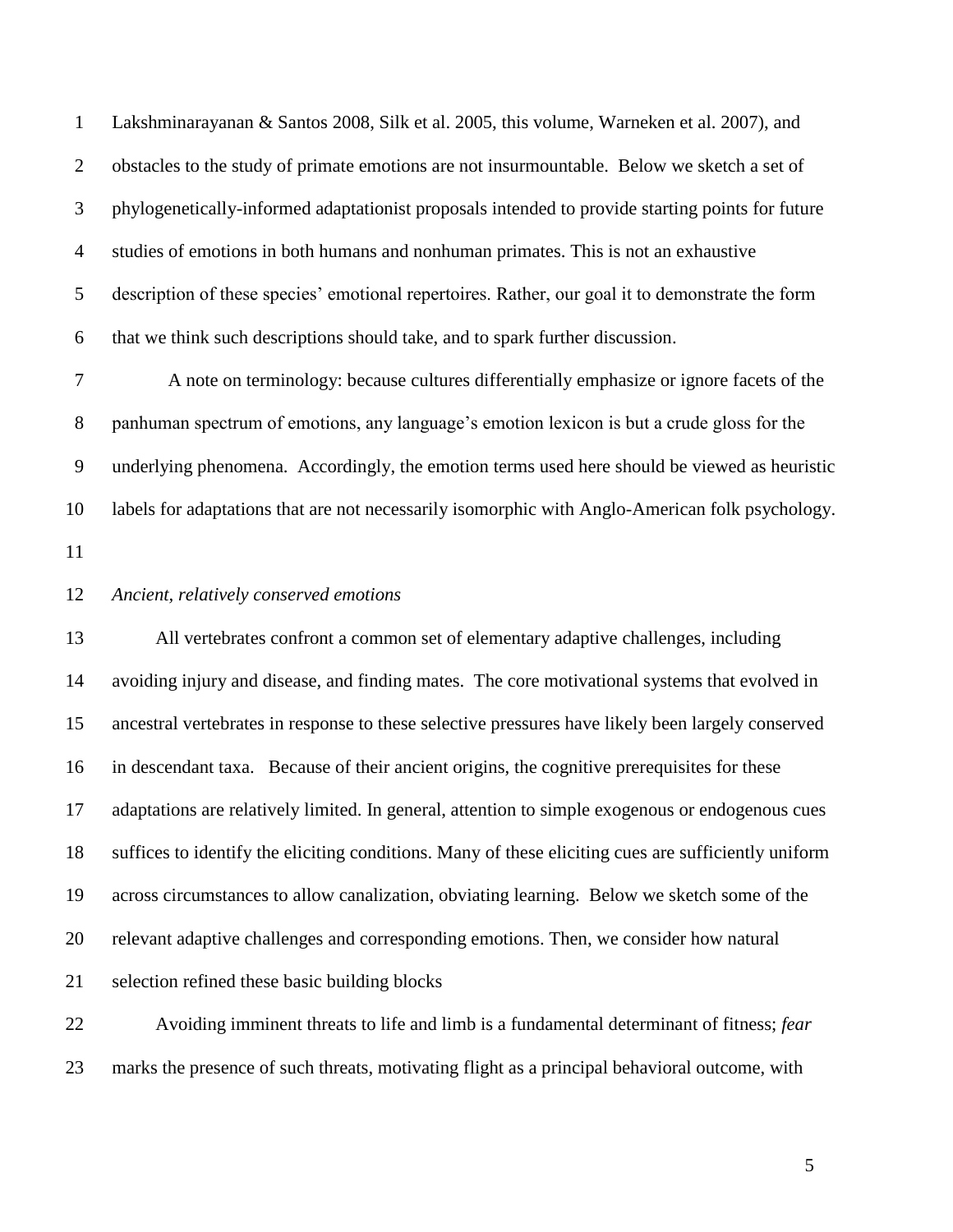| 1                | fighting as a secondary outcome when the threat is animate and escape is appraised as                  |
|------------------|--------------------------------------------------------------------------------------------------------|
| $\overline{2}$   | impossible. The neural underpinnings of fear appear to be highly conserved, certainly among            |
| 3                | mammals, and arguably among vertebrates (Braithwaite & Boulcott 2007, Ohman et al. 2007,               |
| $\overline{4}$   | Panksepp 1998). Fear expressions closely paralleling those present in humans are recognizable          |
| 5                | in many primates (Parr et al. 2007). This uniformity is potentially explicable in terms of selection   |
| 6                | conserving adaptive form. Human experimental results support Darwin's (1872/1955)                      |
| $\boldsymbol{7}$ | supposition that many facial expressions are functional beyond their signal value, as the fear         |
| $8\,$            | expression enhances perceptual acuity and reaction times to threat (Susskind et al. 2008).             |
| 9                | The avoidance of toxins and pathogens is another elementary adaptive challenge. In                     |
| 10               | humans, <i>disgust</i> is involved in the rejection of ingestible contaminants and avoidance of cues   |
| 11               | reliably associated with pathogen risk (e.g., rotting flesh or feces). Oral contact is a powerful      |
| 12               | disgust elicitor (see Fessler & Haley 2006), and disgust reactions involve gastrointestinal            |
| 13               | rejection, suggesting that preventing intoxication was the original function of this emotion.          |
| 14               | Disgust was likely subsequently co-opted for prophylaxis by extending elicitors to include             |
| 15               | contact with cues of disease (see Kelly in prep.). Human disgust can also be elicited by               |
| 16               | representational contamination (transfer of disgust-eliciting status through contact with an           |
| 17               | elicitor absent perceptible changes) and a variety of symbolically-mediated events. The                |
| 18               | extension of disgust to such cues leads some to argue that disgust is a culturally-constructed         |
| 19               | defense against existential anxiety (Rozin et al. 2000). However, this position overlooks design       |
| 20               | features evident in the avoidance of contact with stimuli ecologically associated with disease         |
| 21               | transmission. Because microbes cannot be detected by the human eye, yet spread through                 |
| 22               | physical proximity, it is beneficial that the set of cues that elicit disgust include representational |
| 23               | contamination (Curtis & Biran 2001, Fessler & Haley 2006, Kelly in prep.).                             |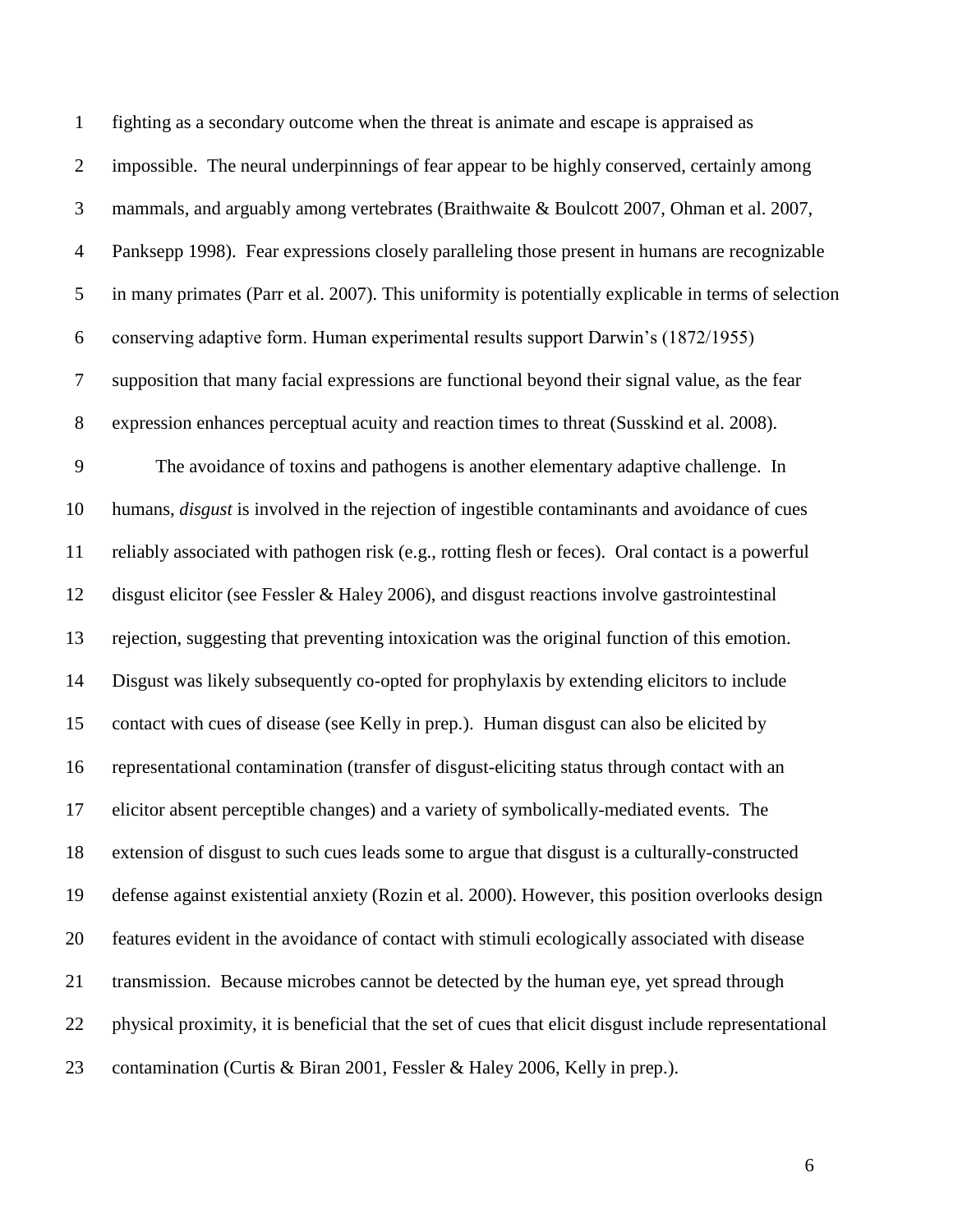An ingestion rejection system is found in all mammals. Across primates, we predict that the degree of elaboration of this system (i.e., number of eliciting cues; flexibility of response) will vary as a function of carnivory, as meat is a potent source of disease. Similarly, we expect some form of pathogen-avoidance mechanism to be found in all mammals; because sociality is a determinant of disease risk, these mechanisms should vary as a function of sociality. In contrast, because it requires abstract conceptual abilities, we expect representational contamination to be quite rare. In a number of species, investigators have documented behaviors possibly explicable as prophylaxis, including avoidance of parasitized conspecifics, and grooming and feces avoidance (see Nunn & Altizer 2006:159-170 for review on primates). However, it is not known whether such behavior is motivated by a disgust-like emotion, as it is in humans.

 Ultimately, reproduction, not survival, determines fitness, so we expect all sexually- reproducing species to be equipped with an emotion akin to *lust*, the principal motivator of sexual behavior. Although the frequency, form, and elicitors for sexual behavior vary across mammals, the ubiquity of goal-oriented behavior leading to copulation is consistent with this emotion being widespread. There are several parallels in the task demands associated with mate- seeking and foraging (appetitive cycles; resource-seeking behavior; discrimination among resource options), and, in mammals, there is overlap between the neurophysiological systems regulating proceptive sexual behavior and those regulating ingestive behavior (reviewed in Fessler 2003). This suggests that systems regulating ingestion may have constituted building blocks from which systems regulating sexual reproduction were subsequently constructed. Disgust, antithetical to both hunger and lust, plays a central role in human inbreeding avoidance (Fessler & Navarrete 2004, Lieberman et al. 2003, 2007); likewise, women's sexual disgust sensitivity increases around ovulation, possibly functioning to reduce contact with suboptimal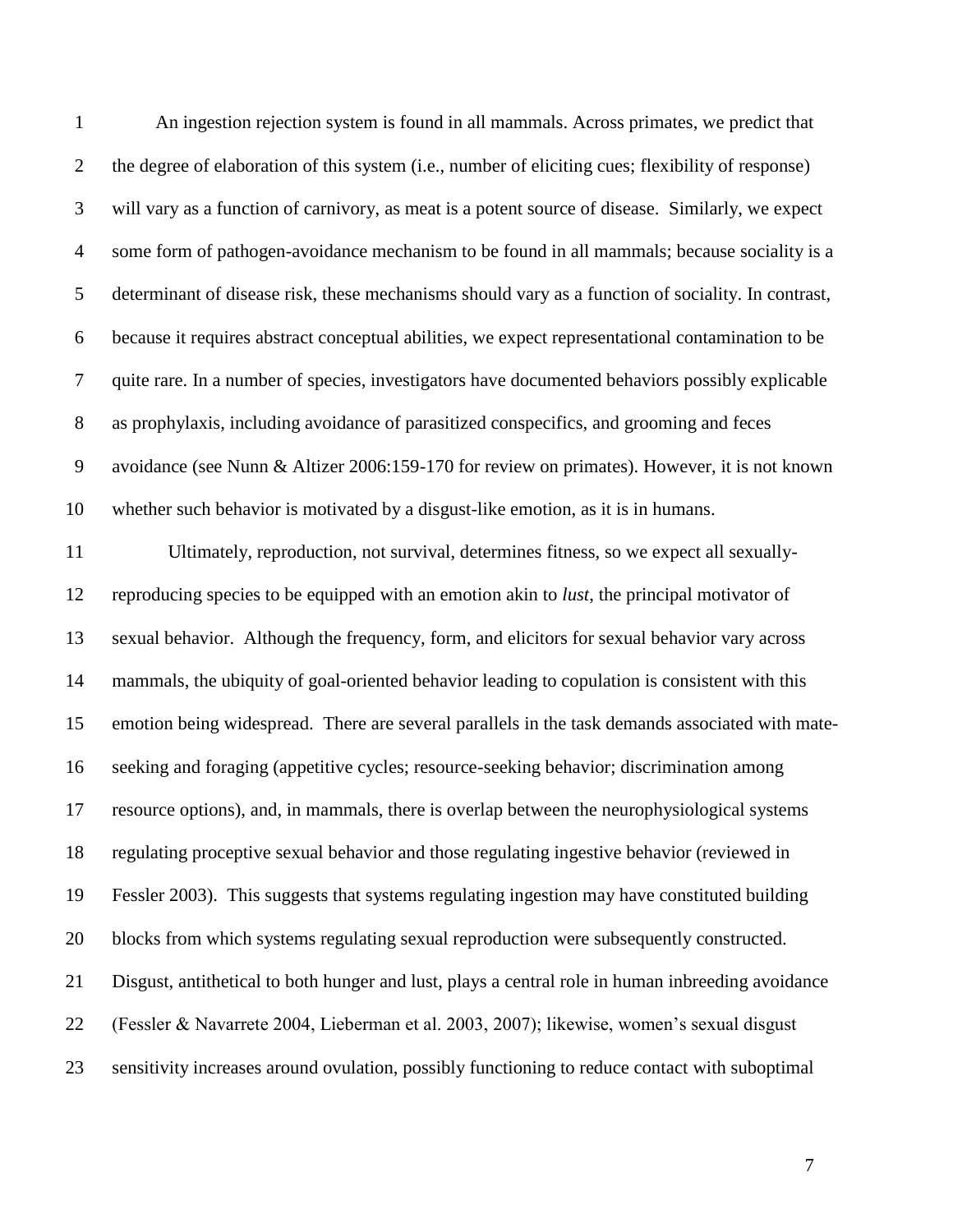reproductive partners at peak fertility (Fessler & Navarrete 2003). Most primates exhibit marked inbreeding avoidance (Muniz et al. 2006, Paul & Kuester 2004), and it is possible that a similar emotional system is involved. Indeed, we suggest that both the ingestion regulation and sexual regulation facets of disgust are pan-mammalian.

# *Emotions associated with elementary sociality*

 As illustrated by disgust at the prospect of sex with individuals identified as close kin, emotion elicitation is contingent on appraisal, the process of construing the nature and meaning of a situation (Scherer 1999). Sociality introduces a complex set of adaptive challenges because there are many ways in which conspecifics can affect fitness, hence many distinct appraisals and consequent emotional responses should attend social interaction. At the most elementary level, because competition for resources is a key determinant of fitness, we expect distinct emotions with corresponding appraisals to address competition. From the perspective of a resource holder, an attempt to displace one from a resource should be appraised as a transgression, the infliction of an unwelcome (i.e., fitness-reducing) cost, or threat thereof. In humans, transgressions elicit *anger*, motivating aggressive retaliation when feasible. While varying in degree across species, many social animals exhibit aggressive responses to actions that investigators plausibly interpret as transgressions. Hence, an elementary anger-like emotion and its eliciting appraisal are probably both ancient and widely shared. This conclusion is supported by the extensive conservation across mammals of the neurophysiological systems underlying aggression (e.g., Dierick & Greenspan 2007).

 In humans (particularly young men), anger often motivates disproportionate responses to transgression. Disproportionate responses may be advantageous because they serve as a signal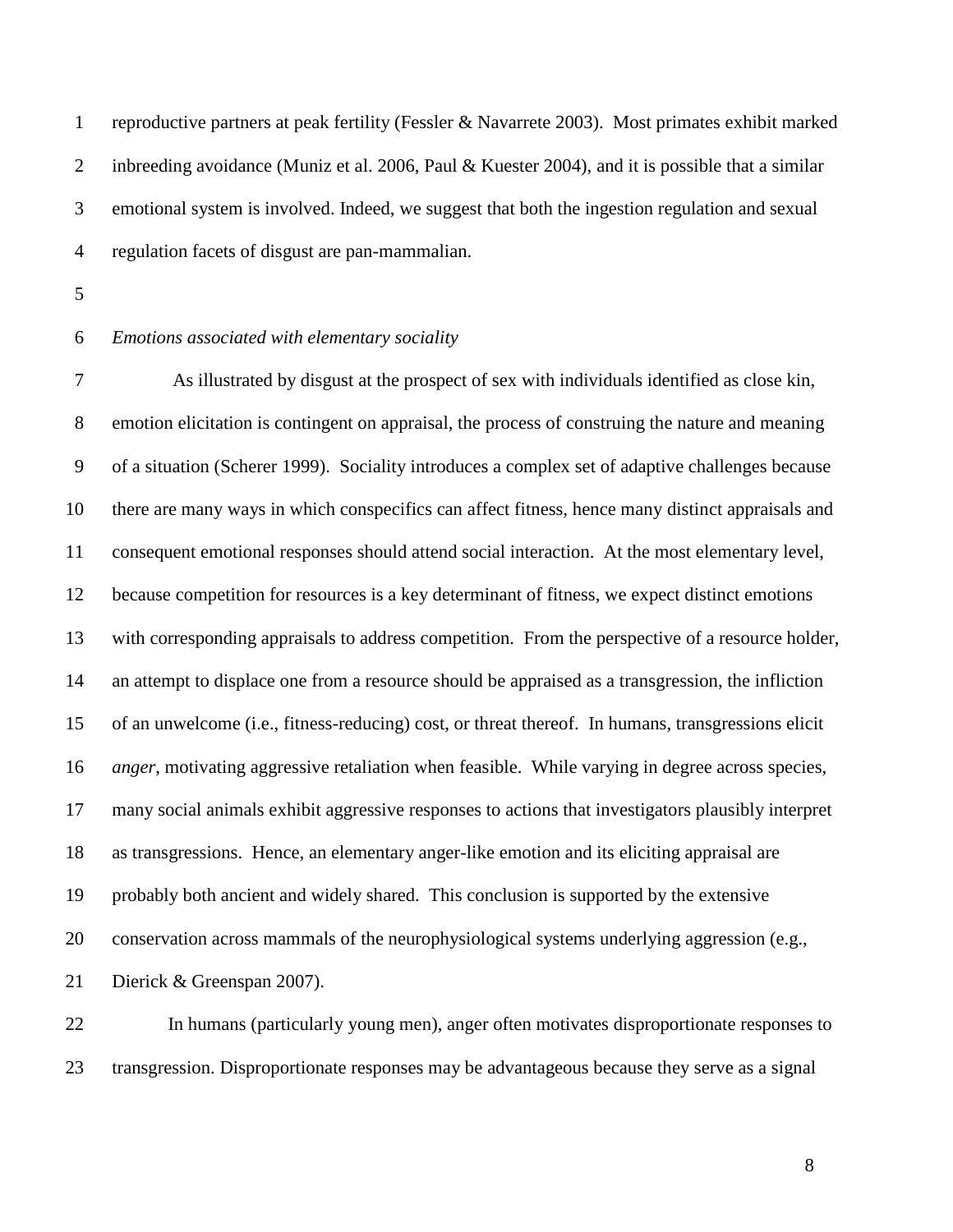that transgressing is dangerous, generating reputational benefits that deter further transgressions (reviewed in Fessler in press). Reputation-based strategies such as this require repeated interactions, the ability to identify and recall individual actors, and the capacity to acquire information as a third-party observer. All of these features are likely present among most social primates (Cheney & Seyfarth 2005), and age-related patterns of impulsive aggression may parallel those found in humans (cf. Fairbanks et al. 2004). Thus, it is likely that the central features of the anger adaptation are a shared ancestral trait among primates.

 While the question of applying the appropriate appraisal to a given event is never trivial, this task is particularly complex in the social domain because the range of fitness consequences of social interactions is so large. This complexity is multiplied by the fact that, due to repeat interactions, appraisals of current social actions hinge on past events. We suggest that the substantial informational demands of applying the appropriate appraisal to social events are managed in part through *attitudes*, durable, hierarchically organized representations of previously appraised traits and relational outcomes that potentiate differential emotional readiness toward others. Attitudes and emotions are reciprocally related, as attitudes are updated by emotions, and subsequently help to regulate emotions by shaping appraisals. Responsive to the fitness-relevant traits and behaviors of other individuals, attitudes are continuously adjusted over time, thus constituting summary representations that proxy the future fitness implications of all past interactions. Attitudes allow individuals to represent their current relations to others without the need for explicit bookkeeping or recall of all encounters, and via their role in appraisals, these representations adaptively regulate current behavior. Attitudes can thus be conceptualized as "internal regulatory variables," in the sense that they functionally translate past appraisals into current behavior regulation (see Tooby & Cosmides 2008). This proposal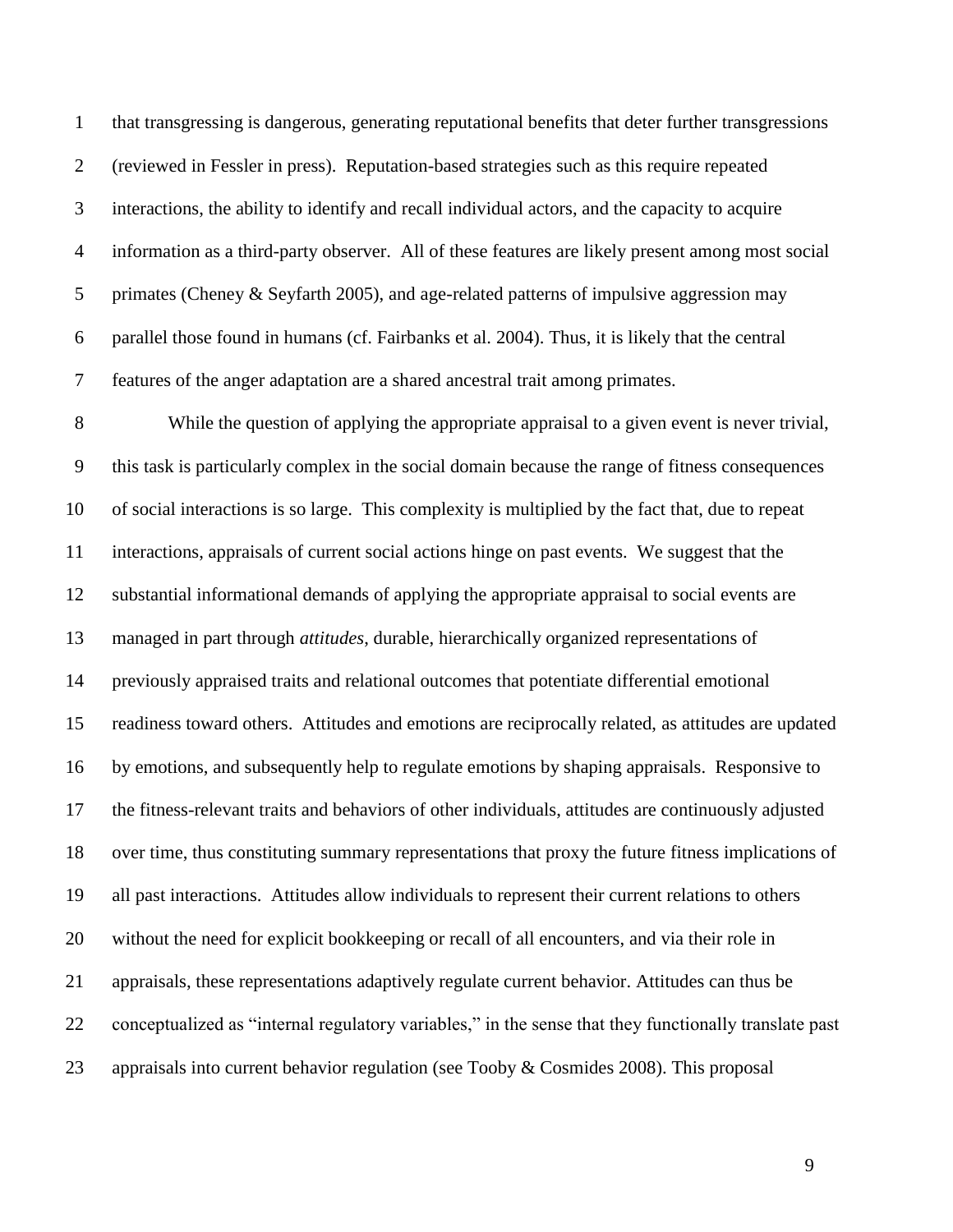obviates the need to posit complex cognitive operations in some relational domains (the potential complexities of which are discussed in Cords 1997, Silk 2003; see Aureli & Schaffner 2002, Aureli & Whiten 2003). Congruent with extensive social psychological findings on implicit attitudes (Greenwald & Banaji 1995), our position does not require positing problematic conscious processes.

 The interaction of appraisals, attitudes, and emotions is evident in the case of *envy*, the emotion associated with the goal of displacing a resource holder. In humans, envy is elicited by the appraisal that, in a zero-sum situation, the target possesses an advantage to which the actor is entitled. The target is therefore represented as a rival, and there is an enduring attitude of hostility toward the target (see Smith & Kim 2007) such that the actor is willing to inflict costs on the target. Likewise, potentiated by this attitude, attempts by the target to retain or increase control of the resource elicit anger from the actor. Envy is thus usefully contrasted with *admiration*, in which pursuit of non-zero-sum advantages enjoyed by another does not involve an appraisal of entitlement, an attitude of hostility, or anger in response to the target's attempts to control the resource (more on admiration later). Conflict over zero-sum resources is central to much social behavior, hence we suggest that the core components of the envy system are both ancient and widely shared. Observations in multiple species of distress at inequitable distributions (reviewed in Brosnan 2006) are congruent with this suggestion.

 Competition and hostile intent are also central to *jealousy*. Deriving from a proprietary attitude toward a relationship partner and a corresponding appraisal of potential interlopers as transgressors, this emotion motivates attempts to maintain exclusivity by warding off rivals and restricting the partner's options (reviewed in Smith & Kim 2007). While sociality does not necessitate the formation of discrete relationships, well-differentiated relationships exist in many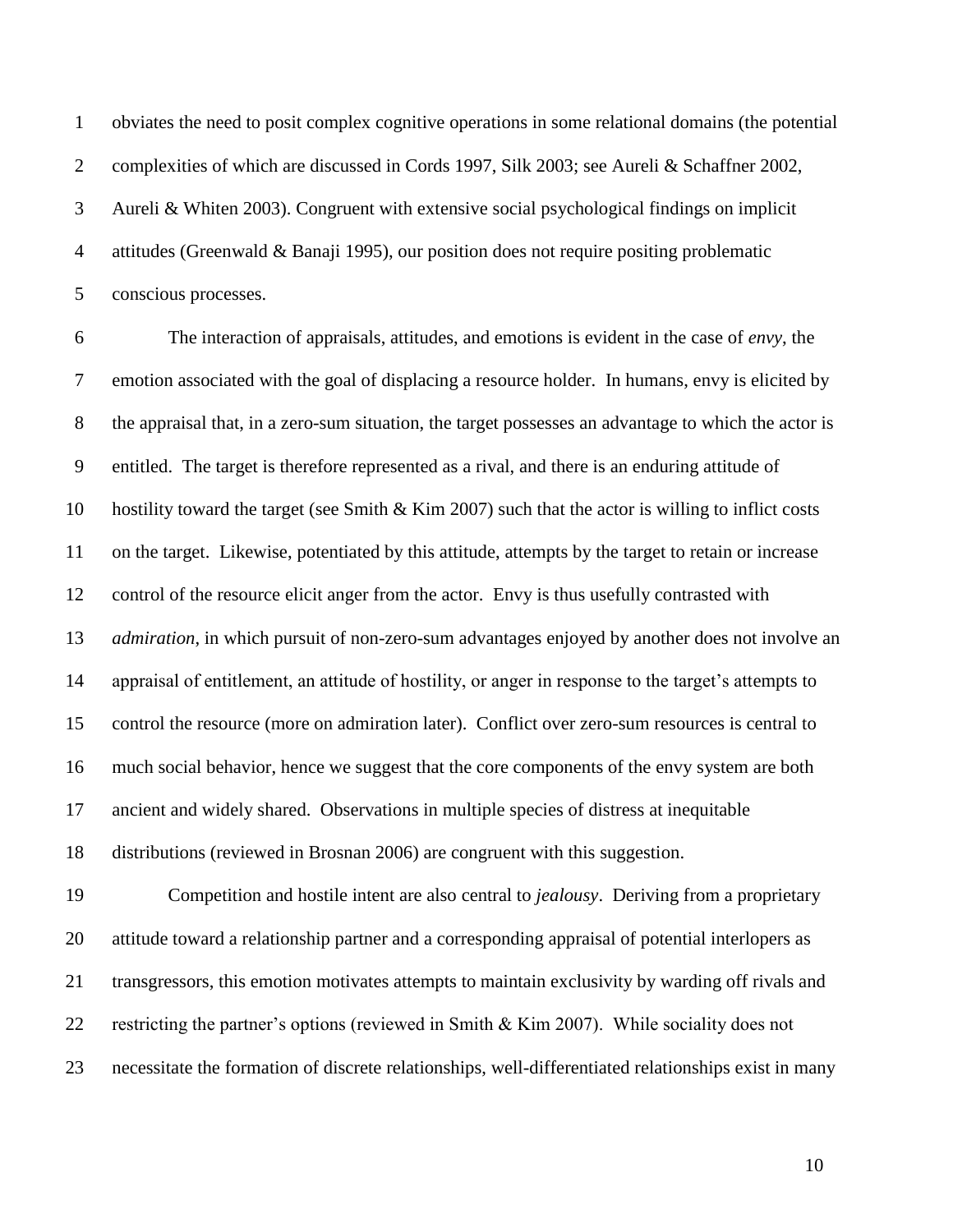| $\mathbf{1}$   | primate species (see Silk 2007). If such relationships are widespread, jealousy may be widely                |
|----------------|--------------------------------------------------------------------------------------------------------------|
| $\overline{2}$ | shared. Elicitors for jealousy will depend on the nature of the threats posed to a relationship. The         |
| 3              | utility of biparental care in humans leads to sex-specific adaptive challenges, namely the                   |
| $\overline{4}$ | possibility of female extra-pair copulation (leading to misallocation of male parental investment)           |
| 5              | and male abandonment (leading to reduced female access to resources). A growing literature                   |
| 6              | investigates the corresponding sex-specific relative importance of sexual and emotional infidelity           |
| $\tau$         | as elicitors of mating jealousy (reviewed in Haselton & Ketelaar 2006). While extensive                      |
| $8\,$          | biparental care is rare among primates, we expect the same logic of an actor-centered appraisal              |
| 9              | of different threats to a relationship to apply across species.                                              |
| 10             | In most social animals, conflicts establish and maintain dominance rank, which then                          |
| 11             | determines priority of access to resources. As Darwin (1872/1955) suggested, ethology provides               |
| 12             | clues to both the phylogeny and ultimate function of emotions, and this is particularly evident in           |
| 13             | the case of dominance interactions. Displays often precede, and sometimes obviate, conflict, and             |
| 14             | threat displays that reduce the costs of conflict are a pervasive aspect of social behavior in               |
| 15             | primate groups. In most species, body size is a key determinant of success in combat, and,                   |
| 16             | correspondingly, threat displays generally involve an exaggeration of body size. Direct attention            |
| 17             | (staring) is often a feature of such displays (reviewed in Fessler 2004). In some cases, it is               |
| 18             | beneficial to acknowledge subordinate status, and appeasement displays are counterpoints to                  |
| 19             | threat displays. Appeasement displays generally involve an attempt to minimize apparent body                 |
| 20             | size and direct attention away from the aggressor. In humans, threat displays are associated with            |
| 21             | an emotion we term <i>proto-pride</i> , and appeasement displays are associated with <i>proto-shame</i> (see |
| 22             | Fessler 2007; see also Tracy & Matsumoto 2008). Proto-pride is elicited when an actor appraises              |
| 23             | herself as occupying a superior position in a social hierarchy and interacting with a subordinate            |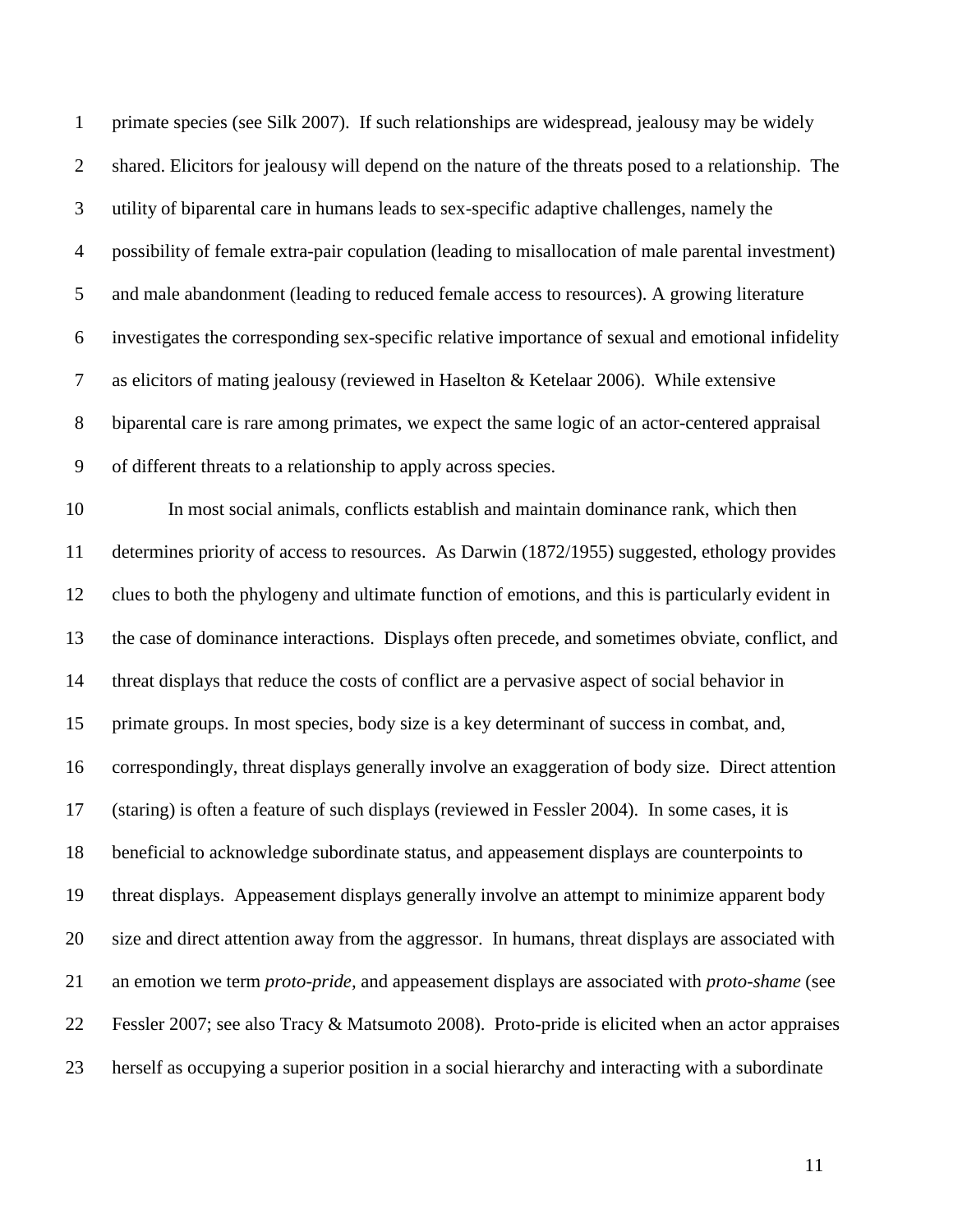in a context in which the disparity in status is relevant; conversely, when the complementary appraisal occurs, the subordinate feels proto-shame. In each case, the emotion enhances a corresponding attitude that represents in enduring fashion the disparities in status. For the dominant, this attitude includes a sense of entitlement relative to the other, while the converse is true for the subordinate. In keeping with their opposite hedonic valences, this pair of emotions motivates striving for power and social position (Fessler 2007). Given the clear homologies with display behaviors in other primates, and the ubiquity of the relevant adaptive problem across social animals, it is likely that proto-pride and proto-shame are pan-primate; indeed, the core features of these emotions and related appraisals and attitudes may be shared by all mammals, and possibly by most vertebrates.

### *Emotions associated with parenting and pair-bonding*

 Parental behavior is a defining feature of mammals, although the patterns and extent of parental care vary greatly across species. Parental behavior must be underlain by a discrete motivational system on the part of the parent, complemented by a corresponding system in the offspring (Maestipieri 2003a). We expect these motivations to be modulated by complementary attitudes, what we term *parental attachment* and *offspring attachment,* that represent the fitness value of offspring and parents to one another. These attitudes shape appraisals of actions, determining the circumstances that elicit the corresponding emotions of *parental love* and *offspring love*. For example, positive parental attachment leads a mother to appraise her infant's midnight rooting as affiliation, eliciting parental love, rather than as a transgression that would elicit anger. Offspring develop positive attachment as a result of the experience of receiving succor. In contrast, because offspring impose costs on parents without immediate compensation,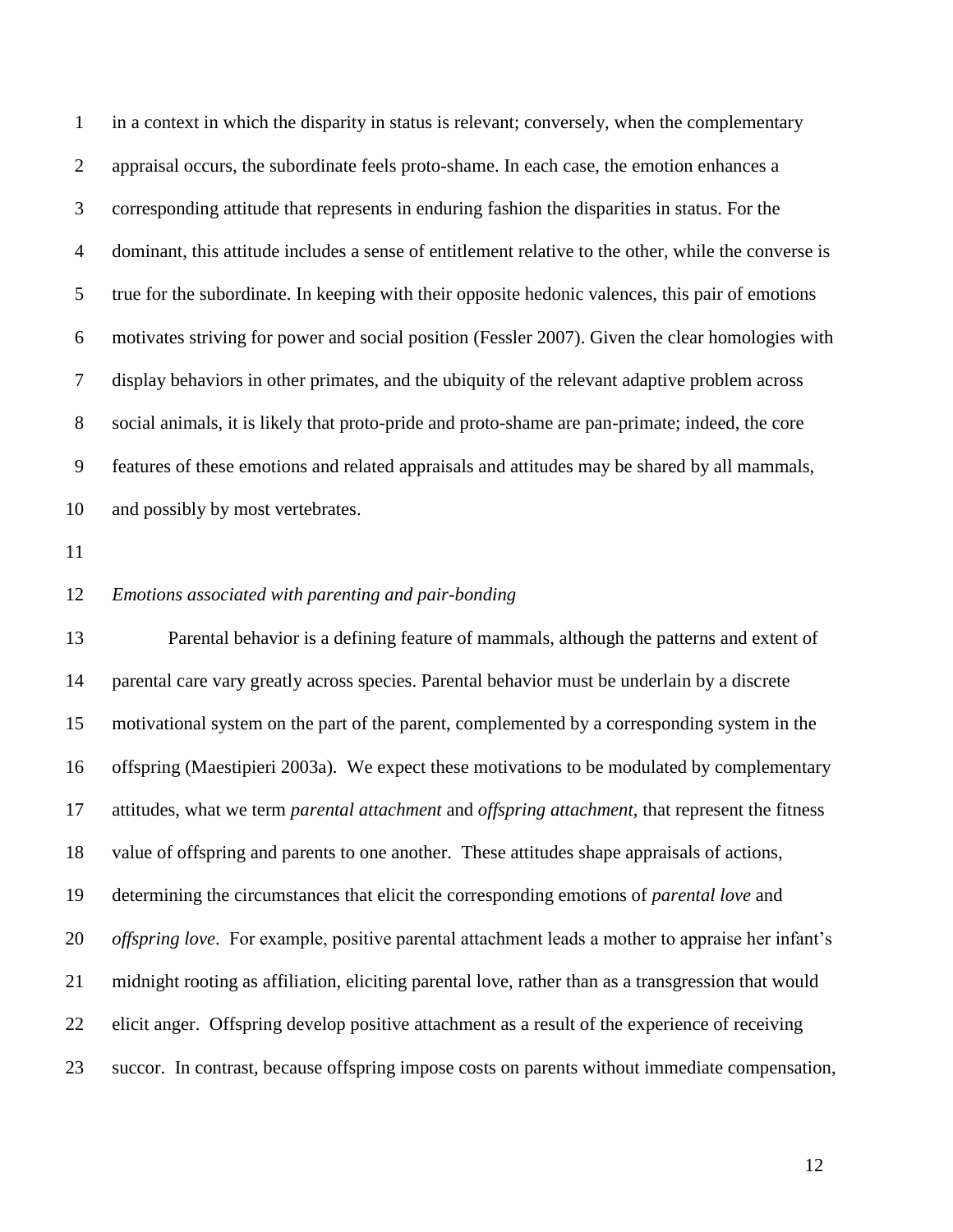the building of positive parental attachment is achieved in part through the pump-priming effects of an emotion (*natal attraction*) that makes interaction with infants intrinsically rewarding, a phenomenon well-documented in primates (e.g., Silk 1999). It appears that, in humans, natal attraction transforms into parental love in part as a result of positive infant responses to parental overtures. Given the general primate trend of reductions in the importance for parent-offspring bonding of olfactory cues, and increases in the importance of behavioral cues (Broad et al. 2006), similar patterns may obtain across primates.

 Two different systems appear to underlie human mate selection, courtship, and long-term pair bonding. *Limerance* (Tennov 1979) is an emotion characterized by intrusive ideation concerning a prospective mate, attention to indications of reciprocation, and a motivation to be near and make a positive impression on the target individual. Both E. Pillsworth and R. Kurzban (personal communications) propose that the intrusive and obsessive nature of limerance are explicable in terms of the need to signal commitment to the target party given the risk of defection. The most persuasive signals are costly, taking the form of resource provisioning, time allocation, and the public spurning of alternate potential mates. Once a stable mateship has formed, the benefits of signaling are reduced: once both parties have a concrete interest (e.g., offspring) in extended cooperation, it is adaptive to value the other party's welfare, and provide benefits noncontingently. Although investigators (e.g., Hatfield 1988) claim that an emotion, *companionate love,* replaces limerance in pair-bonded couples, much of the phenomenon thus labeled is an attitude rather than an emotion -- the actual emotion is only present during punctuated events in which displays of affection reaffirm mutual valuation, reinforcing this attitude. Pair-bonding and biparental investment occur in a variety of mammals, and there is some commonality in the neurophysiological systems that underlie these behaviors (Broad et al.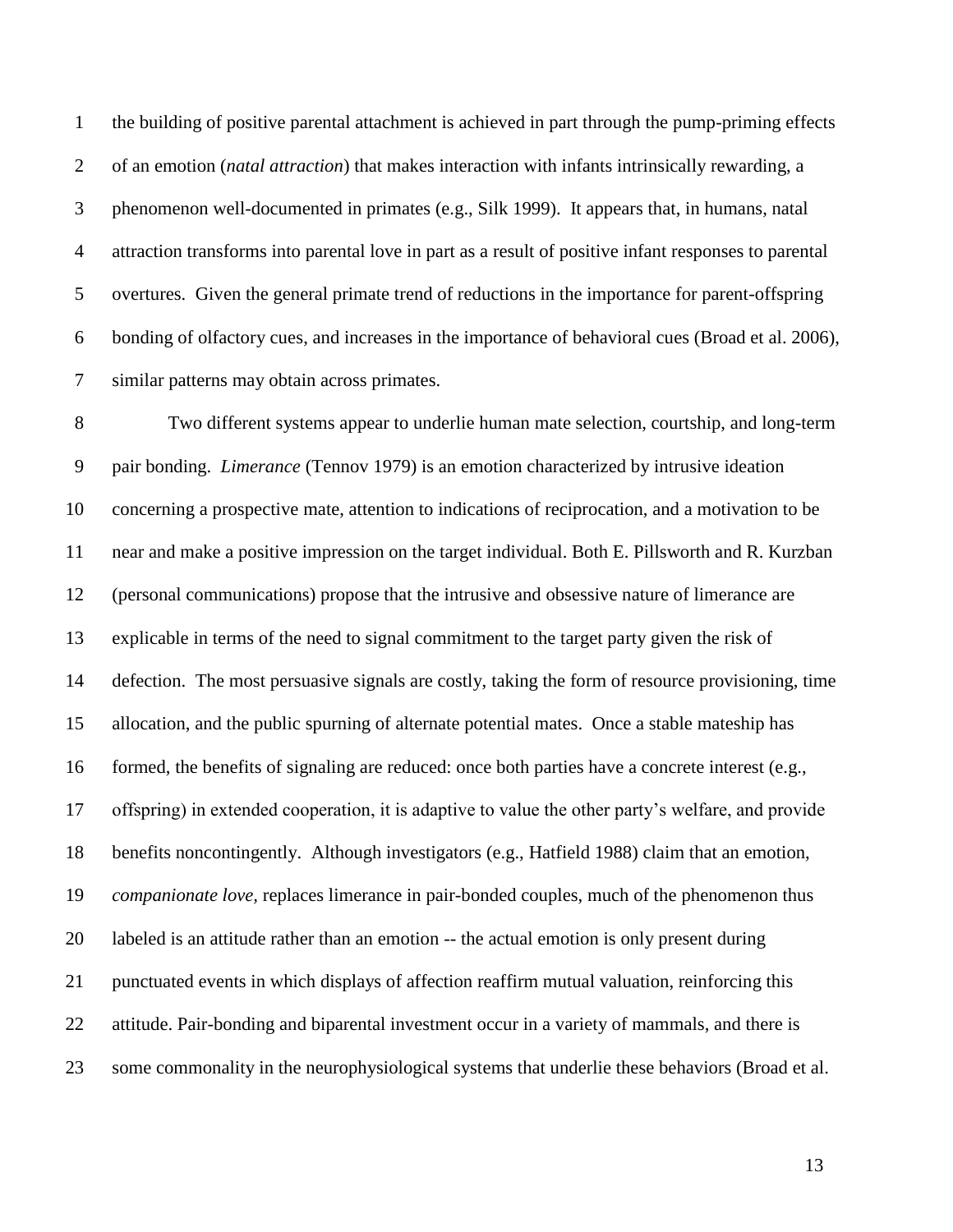2006, Curley & Keverne 2005). Thus, it is possible that human limerance and companionate love are complex manifestations of a basic mammalian potential that has been further developed in pair-bonded species.

# *Emotions regulating dyadic cooperative relationships*

 Companionate love and the attitude with which it is intertwined motivate altruistic behavior toward committed partners. Although pair bonds exist in a limited number of primate species, long-term affiliative relationships are more common (Silk 2007). In humans, a number of emotions play key roles in motivating behavior in affiliative and cooperative relationships. *Gratitude* follows the receipt of a welcome benefit provided by another party, motivating reciprocation (Trivers 1971), and enhancing the attitude toward the other. Gratitude thus facilitates the initiation and maintenance of cooperative relationships (McCullough et al. 2008). Gratitude is subjectively and behaviorally differentiated from a sense of indebtedness (McCullough et al. 2008). This is understandable in functional terms, as gratitude marks an increased estimation (summarized in the attendant positive attitude) of the potential long-term utility of the relationship, while indebtedness stresses the short-term burden of repayment, indexing a different type of relationship. Many primates differentiate among individuals and act in light of past interactions, exhibiting durable alliances and affiliative behaviors (van Schaik & Aureli 2000). This suggests that a gratitude-like mechanism may be both widely shared and of considerable antiquity (Bonnie & de Waal 2004).

 Whether by mistake or due to the temptations of short-term rewards for defection, individuals can also inflict costs on their valued partners. If individuals who commit such acts perceive that they have damaged their partners' attitude toward themselves and this is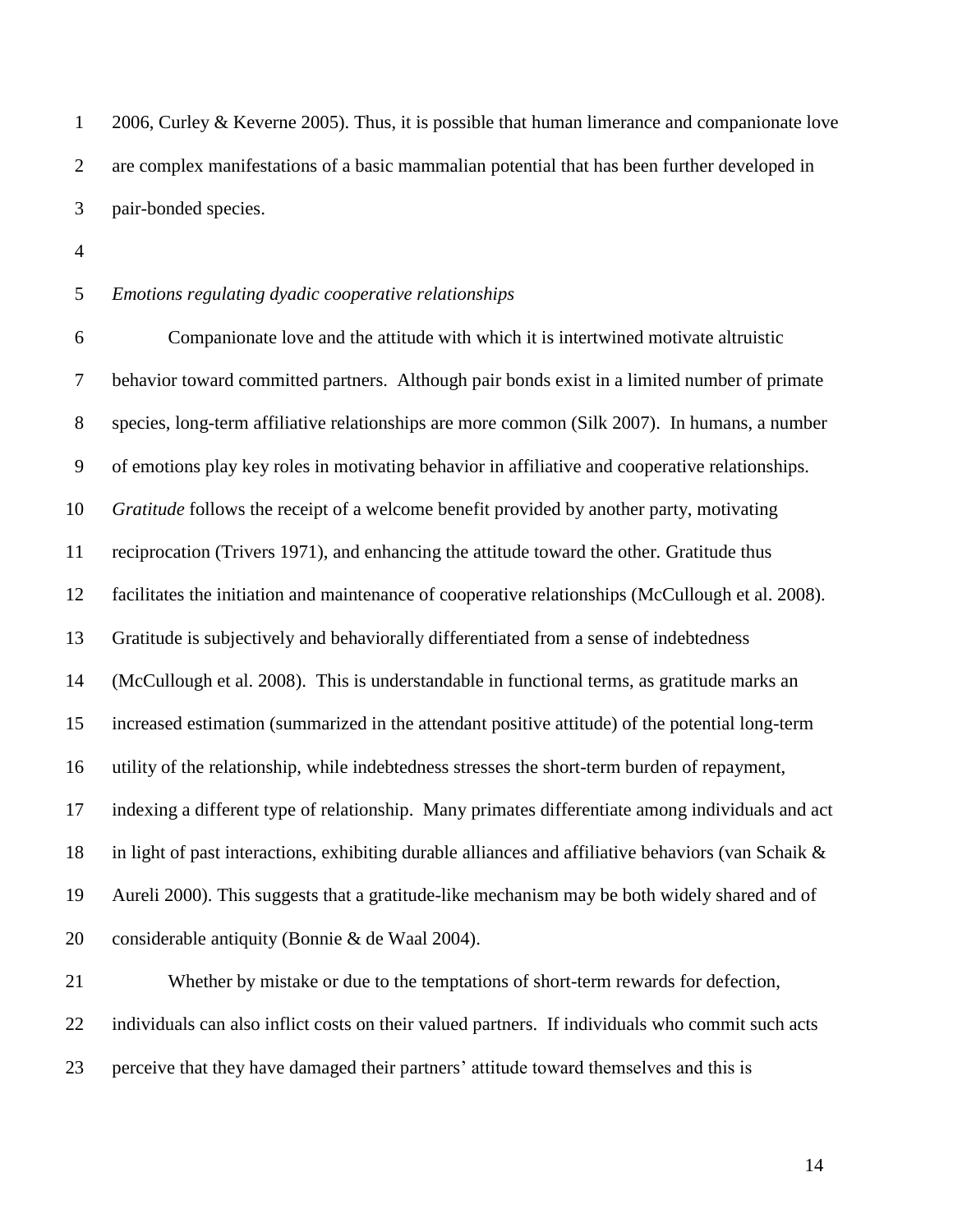disadvantageous given the utility of the relationship, ameliorative action is called for. *Guilt* is the prototypical emotion elicited when harm is done to an ally (Baumeister et al. 1994, Tangney 1998). Guilt motivates apologies and, importantly, reparations, compensating the partner for damages and signaling the individual's commitment to the relationship (Trivers 1971). Humans employ theory-of-mind reasoning in contemplating harm done to another; although other primates may not do likewise, this aspect of human guilt may be an extension of the basic phenomenon rather than an intrinsic feature, as many animals calibrate costs inflicted on others. We therefore expect a guilt-like mechanism to be present in many primates, consistent with the observation that conflict among allies is sometimes followed by reconciliatory behavior (reviewed in Flack & de Waal 2000). Lastly, in humans, if reparations are not possible, guilt motivates penance, infliction of self-imposed costs that signal that the individual does not pursue self-interest at the expense of partners. Consistent with the symbolic framing upon which such behavior rests, we expect penance to be absent among nonhumans.

 Selection of prospective partners often precedes the exchange of benefits. Several emotions mark the positive evaluation of an individual as a prospective cooperative partner; paralleling pair bonding, an attitude summarizing the value of the relationship is informed by these emotions. *Affiliative liking* is a response to individuals who simultaneously possess valuable attributes and share with the evaluator sufficient commonalities as to constitute useful partners (commonalities are important because they facilitate coordination and enhance the likelihood of shared objectives; McElreath et al. 2003, Tooby & Cosmides 1996). This emotion builds *amicability*, an attitude summarizing the potential utility of the target as a cooperative partner. *Admiration* resembles affiliative liking, and similarly enhances amicability, but is elicited by individuals who possess a greater preponderance of valuable attributes relative to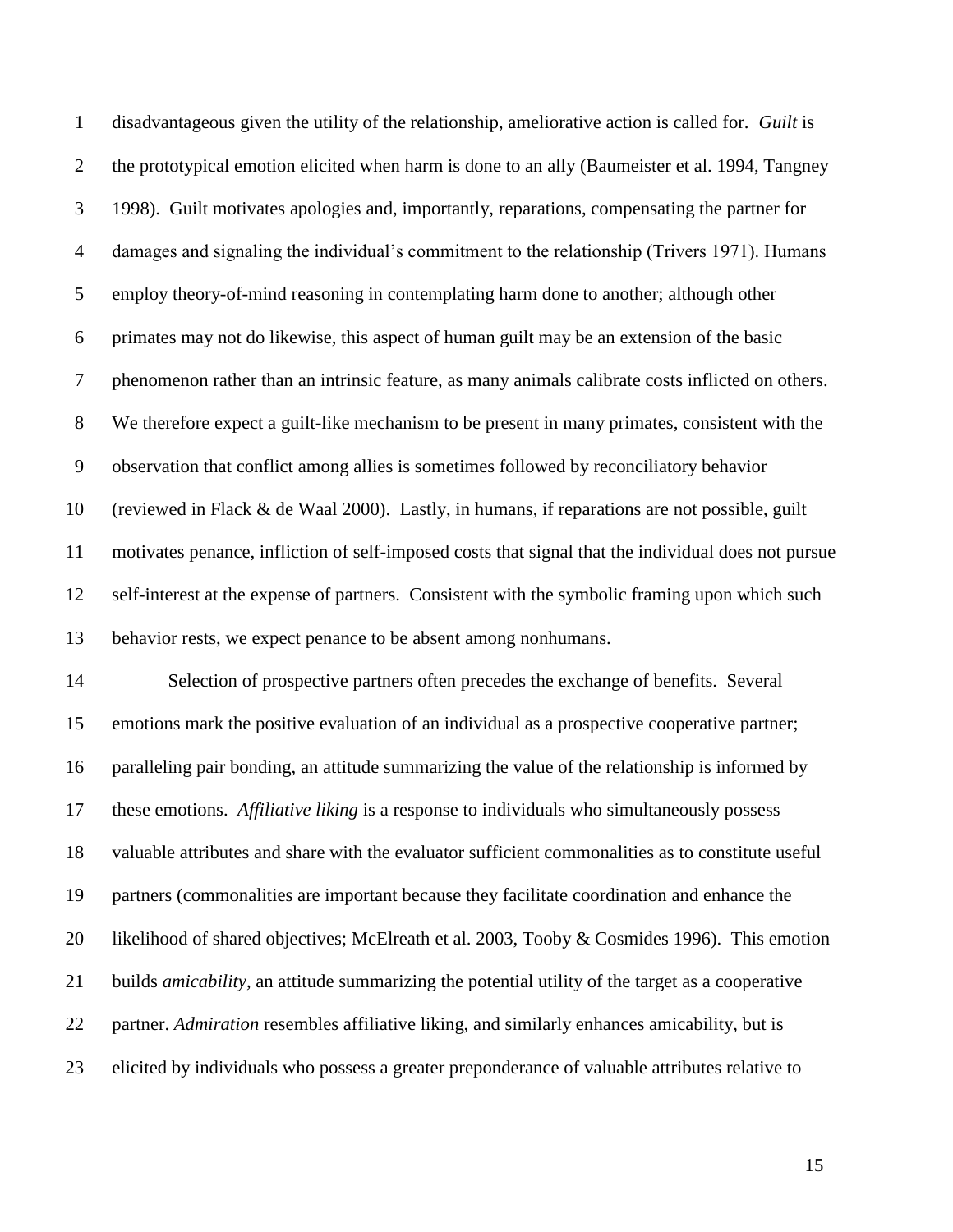commonalities, an asymmetry that forces the evaluator to invest relatively more in the relationship. *Pity* may be elicited by potential allies who are currently incapacitated and cannot contribute to a cooperative relationship. Pity motivates the actor to provide aid, eliciting gratitude from the incapacitated individual (Cottrell & Neuberg 2005; cf. Trivers 1971 on sympathy).

 Alliances that yield extensive benefits over a long period must begin with a positive appraisal of the other's value as a cooperative partner, and a motivational stance that entails willingness to provide benefits. It is therefore likely that affiliative liking and amicability exist in many social animals, constituting fairly ancient traits. Because dominance hierarchies create asymmetries in power between potential cooperators, we also expect some version of admiration to be present in many animals capable of calibrating the provision of benefits in light of relative status. Primates seem to exhibit this capacity, and observers have reported obsequious affiliation directed at dominants by young subordinates (A. Pusey personal comm., Walters & Seyfarth 1987). Evidence for pity is considerably weaker, as individuals seem more likely to avoid an injured or sick group member than to provide aid (e.g., Goodall 1986a; but see also Preston & de Waal 2002). It is unclear whether this is because other primates lack the requisite theory of mind capacity, cannot judge the probability of recovery and future usefulness of potential allies, or other factors.

 *Grief* is the emotion felt at the death or loss of partners. The magnitude of grief appears proportional to the impact of the loss on one's fitness, suggesting that grief is adaptive to the extent that it motivates individuals to seek out replacement partners. Some primates do show marked physiological responses to losses of preferred companions (Engh et al. 2006), and make efforts to expand their social networks in the weeks that follow loss.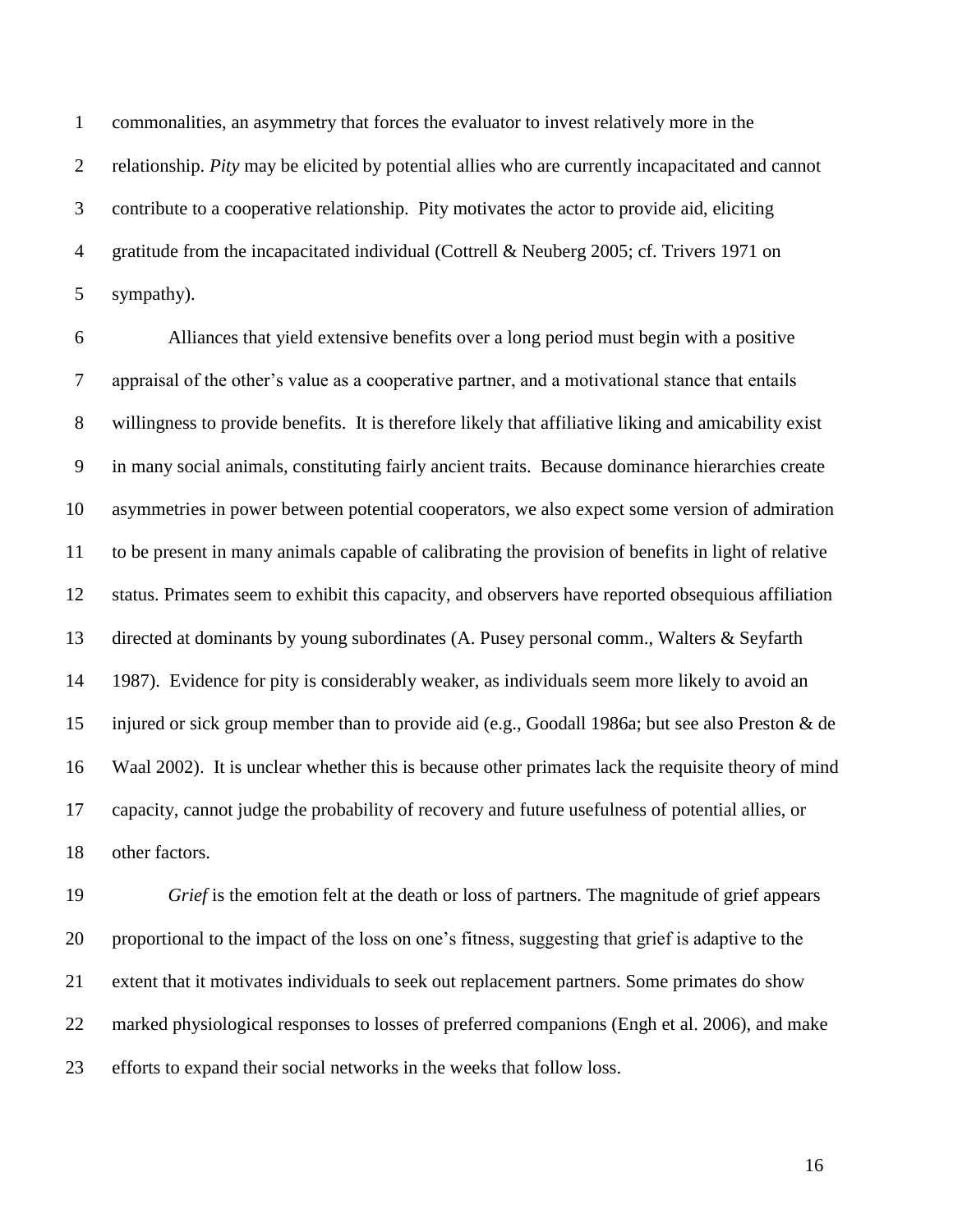Not all incapable individuals evoke pity, as not all constitute potential allies worth rehabilitating (Kurzban & Leary 2001). Additionally, previously beneficial relationships can later prove unprofitable. Such individuals are excluded from future alliances and the benefits thus produced, and are often exploited. Although considerable literature explores *contempt* as an emotion, findings are inconsistent. We suggest this is because contempt is an attitude, not an emotion (Gervais in prep.) – it is a representation of the evaluation of an individual as having no value as a current or future ally. As such, it plays a central role in social event appraisal and mediates emotion systems. Without any interest in the welfare of another, any cost imposed by that party is appraised as a transgression, evoking anger. Likewise, any risk of actual or symbolic contagion stemming from association elicits disgust. A lack of interest in the welfare of another also undermines guilt, as damage done does not warrant demonstration of positive valuation; in turn, this mutes anticipatory inhibitions that prevent doing harm. The lack of motivation not to hurt another is compounded by a lack of empathy (where empathy can be viewed as a trans-emotional mechanism for assessing the needs of others), as the needs of the contemned are of no interest to the contemnor. Finally, the contemnor experiences no grief at the death of the condemned, as this event does not reduce the contemnor's fitness. The absence of a prosocial attitude toward some individuals will occur in any species

 capable of discriminative affiliation. However, while contempt exists whenever valuation of another's welfare has not been raised above zero (what we term *minimal contempt*), contempt can also arise through active diminution of valuation. This occurs when established relationships break down (a possibility in even minimally cooperative species), or upon unfavorable social appraisal in species in which baseline conspecific valuation is greater than zero. A positive default valuation should scale with the possibility of cooperation. For example, we expect an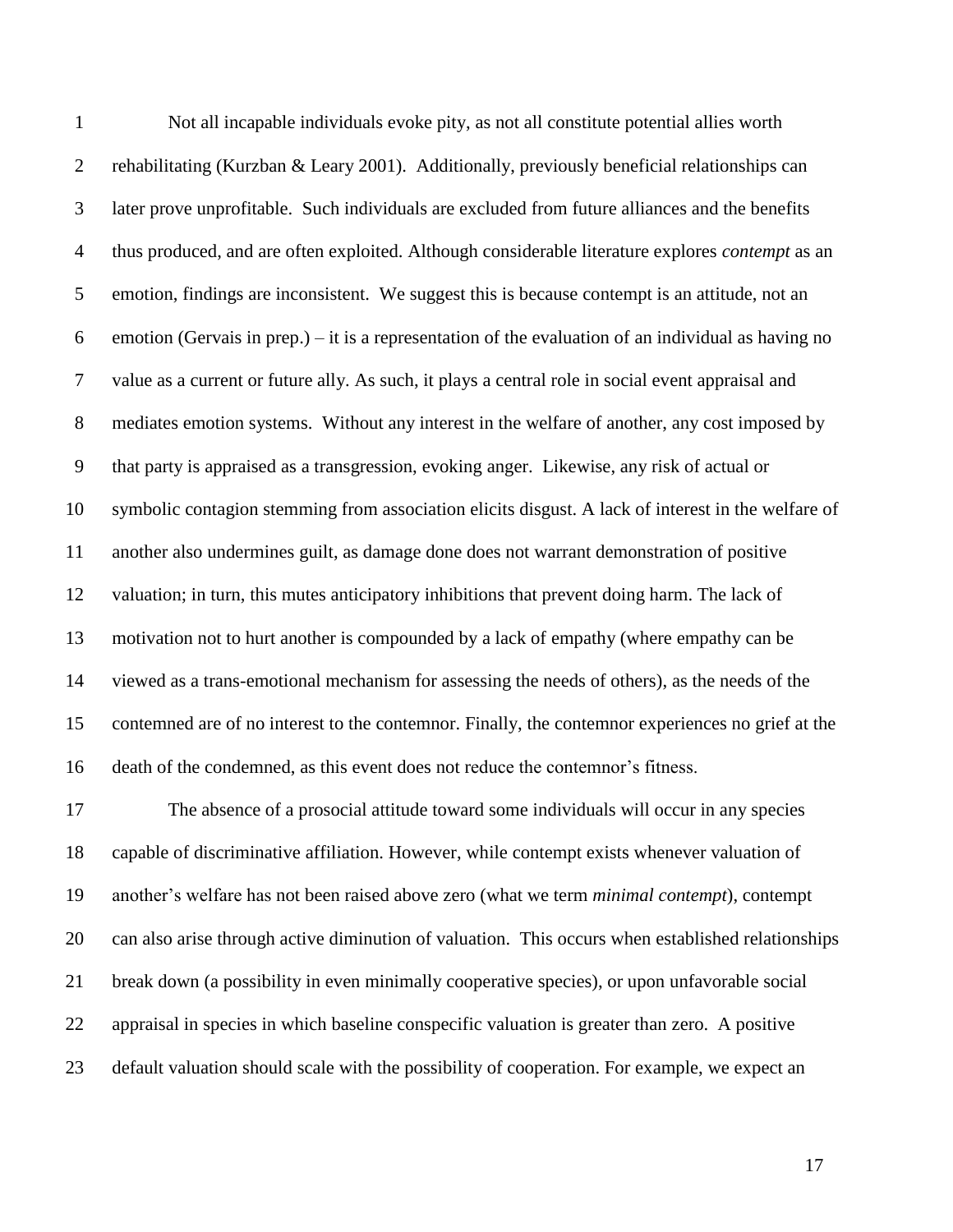elevated baseline in male chimpanzees owing to the importance of alliances and intergroup defense (Watts 2006). Note that evidence of prosocial behavior in nonhuman primates (e.g., de Waal et al. 2008, Lakshminarayanan & Santos 2008; but see also Vonk et al. 2008) does not speak to the question of baseline valuations, as subjects in such experiments have histories of prior interaction during which valuations may have been raised. In contrast, evidence that captive chimpanzees spontaneously help unfamiliar humans (Warneken et al. 2007) provides indirect evidence of a positive baseline valuation, at least in this particular interspecific context. Positive default valuation likely reaches its extreme in humans, owing to a history of intergroup competition and dependence on transmitted culture and cooperation (Brewer & Campbell 1976, Richerson & Boyd 2005). In humans, welfare valuation can be readily downregulated in response to derived cues of low value such as cultural difference (see McElreath et al. 2003) or nonconformity (see Rozin et al. 1999). The combination of the readiness with which this occurs, the subjectively negative affect that marks such attitude change, and the role of contempt in potentiating anger and disgust, likely explains why contempt is often miscategorized as an emotion.

# *Linked fate and vicarious emotions*

 Lickel et al. (2005) use the term *vicarious* to describe emotions elicited when events that befall another are treated as if they befell the self (see also Rydell et al. 2008). While possibly phylogenetically linked to emotional contagion, elicitation of vicarious emotions hinges on knowledge of the involvement of others in events, rather than exposure to others' emotion displays. Lickel et al. identify two axes, interdependence and shared identity, that determine vicarious elicitation. We suggest that Lickel et al.'s criteria for interdependence -- interaction,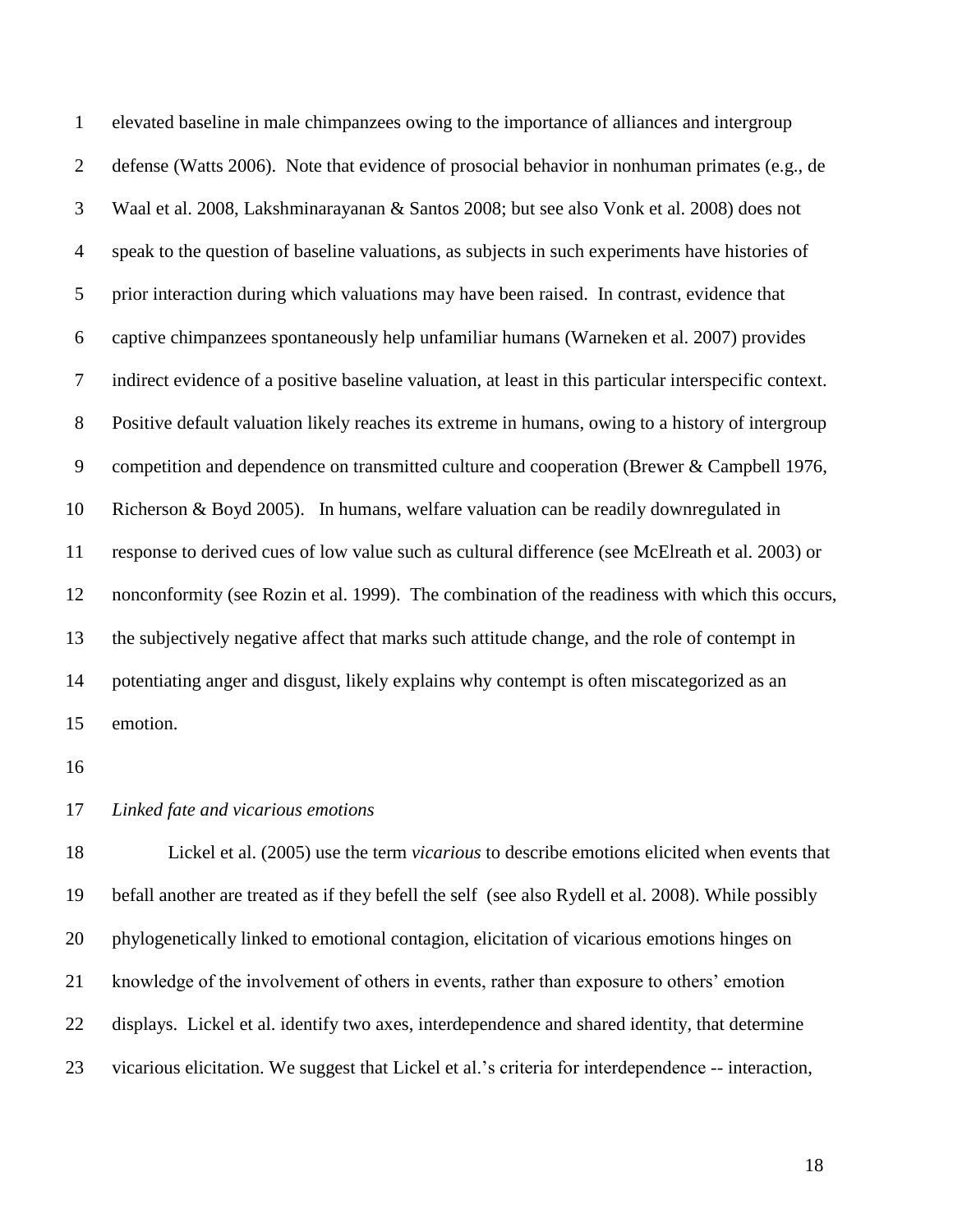joint goals, and shared norms -- are constituents of human cooperation. Cooperation links the fates of the participants: the greater the investment in, and payoffs from, cooperative ventures, the more that events that affect one member of the venture also impact other members. Hence, calibrated for degree of cooperative interdependence, it is adaptive to respond to such events vicariously. This process is likely undergirded by attitudes that capture the degree of alignment of interests entailed in cooperation; in turn, these attitudes generate appraisals of events befalling others that parallel appraisals of events befalling the self.

 Reduced by the coefficient of relatedness, it is also adaptive to react to events affecting kin as if they affected oneself, since one's own fitness is at least partially aligned with one's kin. Kinship is separate from cooperation, and hence from action interdependence in Lickel et al.'s (2005) sense – while kin-recognition mechanisms may rely on propinquity and interaction as cues of relatedness, kin should experience vicarious emotions even when the level of social interaction and degree of shared goals and norms is low. While some form of cooperation is found in many mammals, nepotistic behavior predates this, suggesting that kin-based vicarious reactions were co-opted long ago for use in the cooperative domain. We expect that any primate emotion experienced in an individual fashion will also be experienced in a vicarious fashion given the proper elicitors, just as we expect to find attitudinal proxies of fitness alignment resulting from either cooperative interdependence or kinship.

 Shared identity, Lickel et al.'s (2005) second axis whereby vicarious emotions are elicited, can also be understood as a manifestation of an underlying process whereby the fates of individuals become linked. Humans attribute a shared essence to members of groups, such as ethnies, that exhibit distinctive cultural markers; this essence constitutes grounds for inductive reasoning regarding the actions and attributes of group members, a process thought to occur due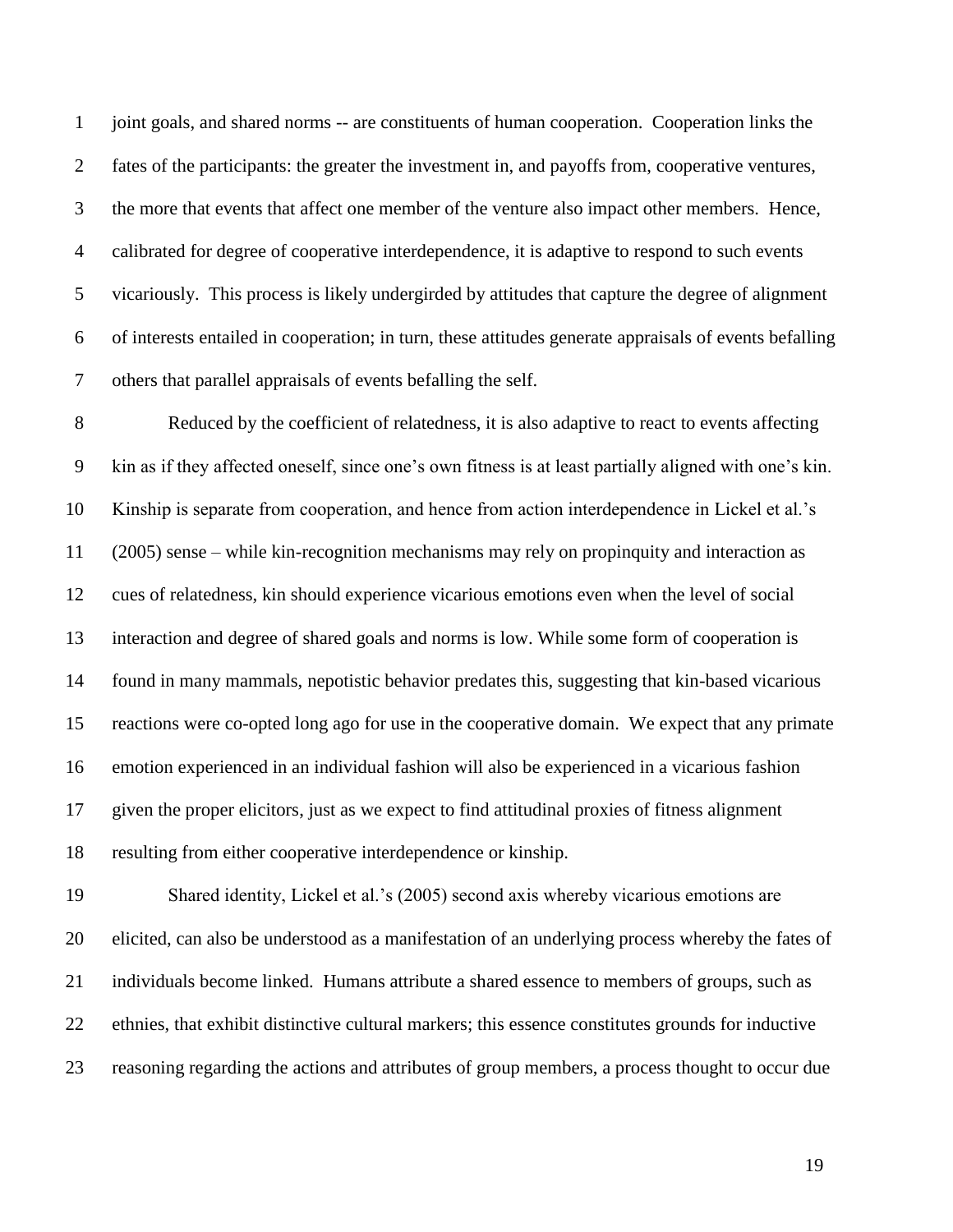to the utility of such markers in predicting behavior (Gil-White 2001). Because essentializing supports inductive generalization, the fates of members of an essentialized group can become intertwined, as actions by one group member can be taken as indicative of the character of all group members, influencing outsiders' attitudes. Essentializing and inductive generalization are likely matters of degree – some categories of individuals are seen as sharing a great deal of essence, while others less so. Like kinship and degree of cooperation, social identity is thus a variable property that influences vicarious emotion elicitation.

 Noting that essentialism is adaptive in interacting with animals, Gil-White (2001) suggests that essentialist social cognition derives from this ancestral trait. We concur, adding that the coexistence of multiple hominid species during human evolution may have facilitated a process of co-optation wherein the phenotypic markers used in essentialist reasoning were expanded to include culturally-transmitted traits, as interspecific cultural diffusion might have blurred the line between biological and cultural phenotypes. Given both the utility of inductive generalizations and evidence of primate anti-predator strategies that involve a degree of learning and are directed at specific species or genera (e.g., Seyfarth et al. 1980), it is plausible that the ancestral interspecific form of essentialist reasoning is widely shared. In contrast, the use of symbols to mark cultural affiliation and reinforce cooperation, the related importance of essentialist reasoning, and the resulting role of shared identity as an elicitor of vicarious emotions are all uniquely human.

*Norm-based emotions*

 Humans differ from other primates in the extent and importance of cooperation, a feature tightly linked to the degree to which norms regulate behavior, as socially-transmitted standards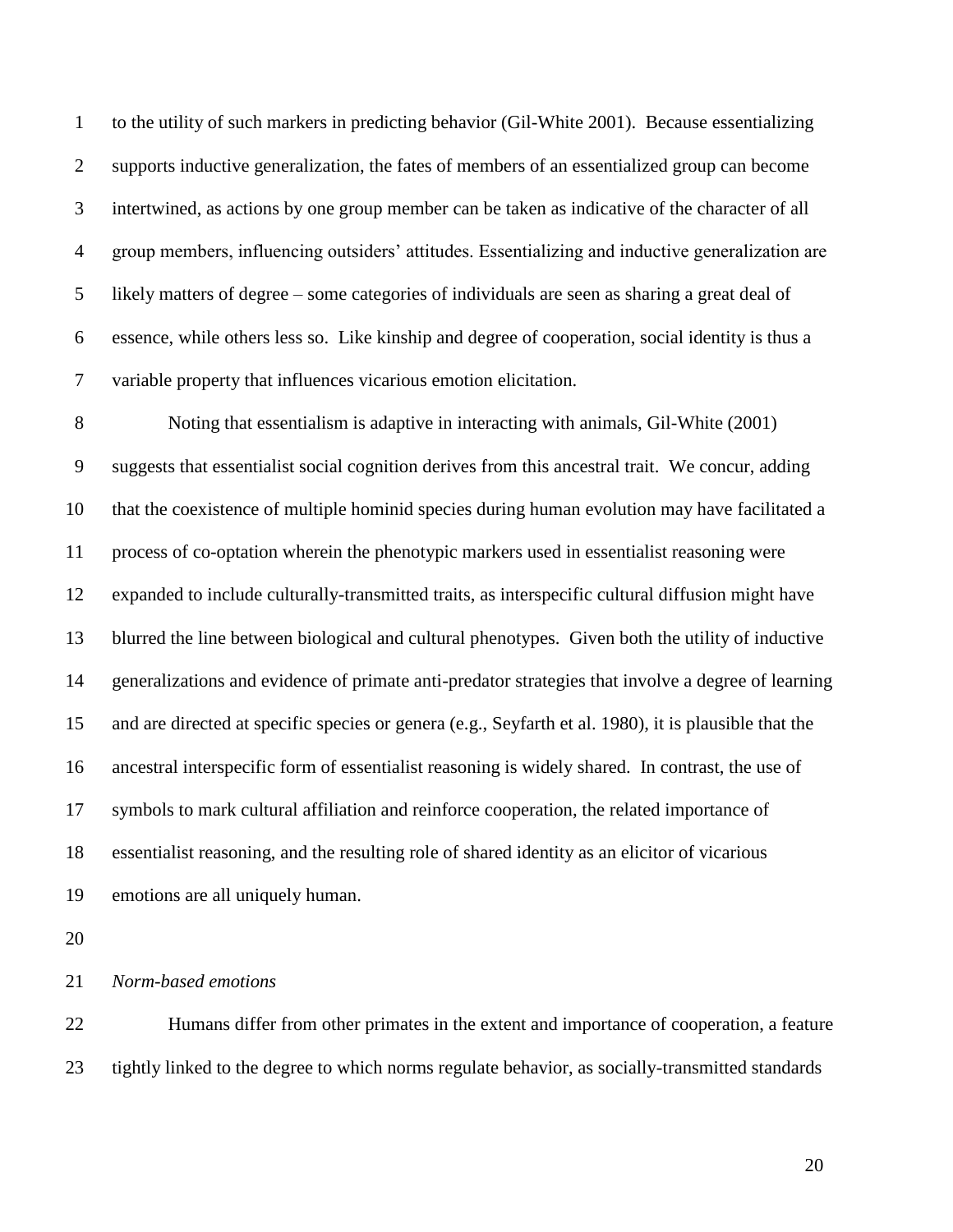define goals, actions, and social relations that promote pro-sociality and enhance coordination (McElreath et al. 2003). Both our species' exploitation of cooperation and our reliance on norms are likely undergirded by a set of uniquely human emotion systems.

 Paralleling the extension of eliciting conditions through appraisal modification that occurs in vicarious emotion systems, in *moral outrage, moral disgust,* and *moral approbation*, events that do not involve the actor elicit emotions as if they did: moral outrage and moral disgust are, respectively, anger and disgust elicited by others' norm-violating actions; moral approbation is a gratitude-like emotion elicited by others' exemplary performance of normative ideals (Fessler & Haley 2003). Moral outrage motivates inflicting costs on the norm violator as if in retribution; moral disgust motivates avoiding the norm violator as if in contamination avoidance (Gutierrez & Giner-Sorolla 2007); and moral approbation motivates providing a benefit to the norm-embodier as if in response to a benefit received. As in vicarious emotions, in each case, the emotion modifies an attendant attitude toward the target despite no direct interaction. However, whereas in vicarious emotions a connection to the self is made via another person, in these emotions, the connection is solely via the norm at issue.

 Socially-transmitted standards for behavior play a much more restricted role in the lives of nonhuman primates, and evidence for norm enforcement by disinterested parties is very limited (see Flack et al. 2005). In contrast, although the proportions in which they occur likely differ across cultures, moral outrage, moral disgust, and moral approbation are all readily observable in any human society (for example, see Henrich et al. 2006).

 There are three basic kinds of explanations for the co-evolution of cultural norms and norm-based emotions. Boyd and Richerson (2002) contend that punishment can stabilize any behavior, and cultural group selection favors the predominance of group-beneficial norms (see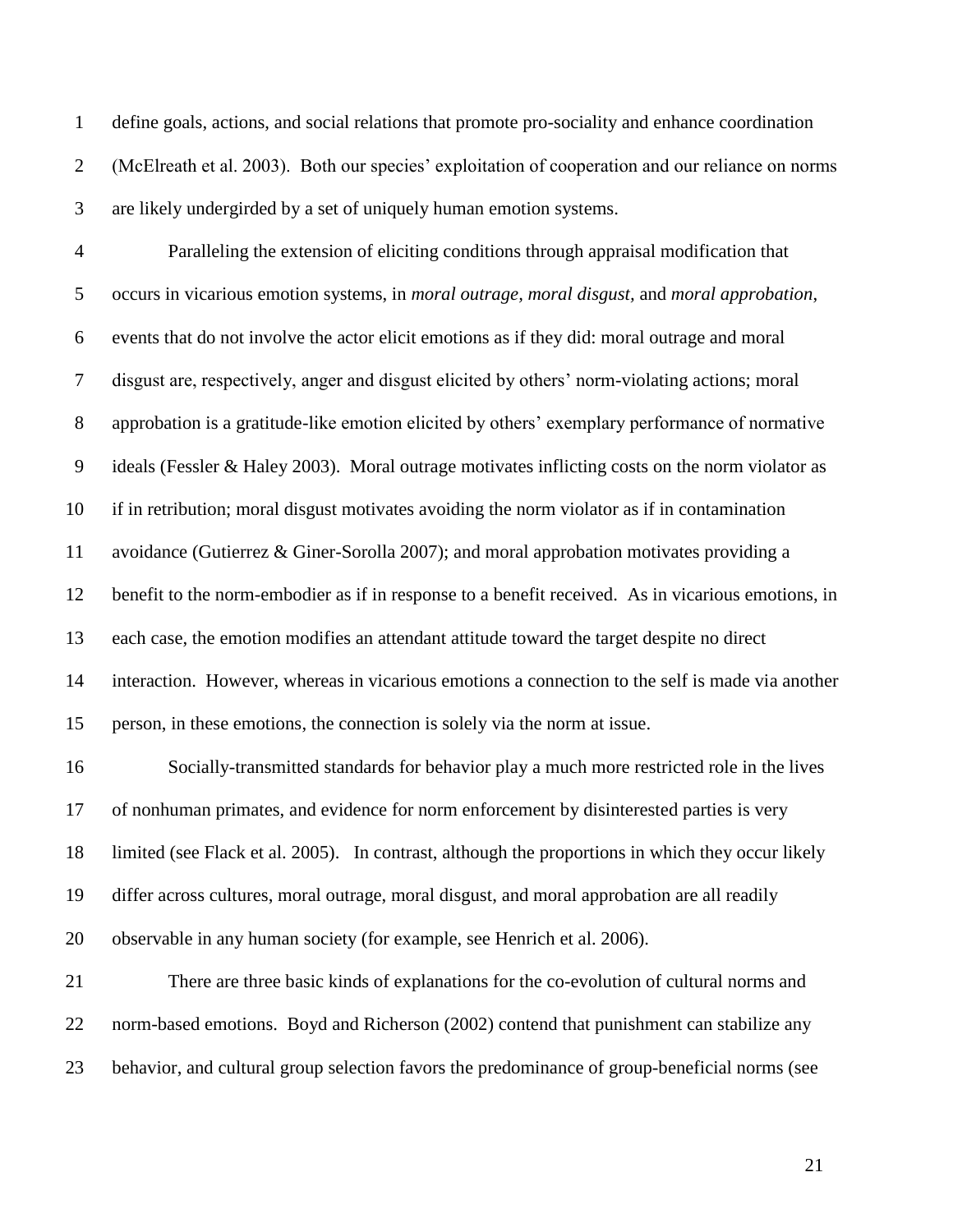Silk & Boyd this volume). Norm violators are punished, as are those who fail to punish norm- violators, and this generates selective pressure favoring the propensity to treat norms as extensions of the self, as this reduces the frequency with which the actor is punished. A second view holds that norm-based emotions are a product of natural selection acting directly on individuals (e.g., Haley & Fessler 2005, Kurzban et al. 2007). Here, actors compete in a marketplace of prospective allies; because conformists are predictable, adherence to cultural norms increases an actor's attractiveness in this regard. Actors can advertise their adherence to cultural norms by punishing norm violators and rewarding those who exemplify norms, with the reputational benefits thus gained outweighing the costs of these actions. The fitness advantages of inclusion in cooperative ventures thus favor emotion systems in which norms are treated as extensions of the self. Finally, a third view holds that unique features of human sociality, such as intergroup conflict and reproductive leveling, provided the necessary conditions for biological group selection in humans. Group selection favored the evolution of prosocial motivations, including norm-based emotions that motivate third-party punishment and rewarding behavior (e.g., Gintis et al. 2003, Bowles 2006).

 Although at present it is difficult to determine which of the above accounts accurately describes hominid evolution, or whether some additional account is needed, it is nonetheless clear that humans possess the motivational architecture upon which these perspectives converge. The aversive emotion *shame* is elicited by the appraisal that others are aware of one's failure to conform to important norms, while the rewarding emotion *pride* is elicited by the appraisal that others are aware of one's success in exemplifying important norms (reviewed in Fessler 2007). Even holding aside the limited role of norms among nonhuman primates, we expect shame and pride to be uniquely human, as they are contingent on sophisticated theory-of-mind reasoning.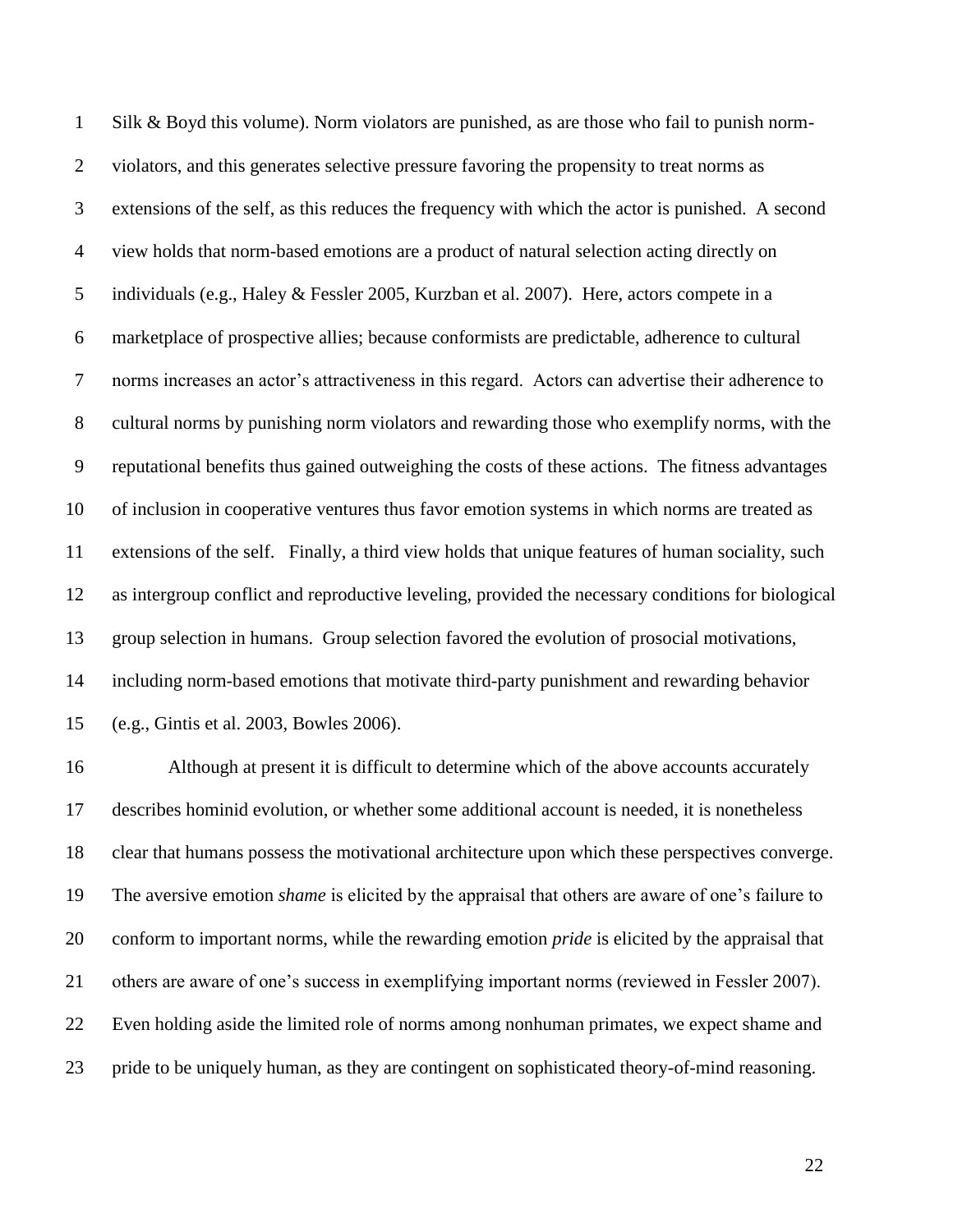Shame and pride exemplify the evolutionary process of co-optation and modification: despite employing the same display behaviors, qualia, and action tendencies as proto-shame and proto-pride (see above), the key eliciting conditions differ, as proto-shame and proto-pride focus exclusively on relative position in a social hierarchy, do not rely on norms as evaluative criteria for behavior, and do not involve theory-of-mind reasoning (Fessler 2007). The action tendencies associated with shame similarly reveal its kludge-like structure. Although parties offended by norm violations are best mollified by apologies and public commitments to future conformity, shame paradoxically interferes with these behaviors by motivating flight and hiding, tactics more appropriate to dealing with dominants than to placating judgmental community members. Proto- shame and proto-pride, ancestral pan-primate rank-related emotions, were modified in the hominid line. With the rise in importance of norms, coercive force (dominance) was largely replaced by freely-granted deference (prestige) as a determinant of social position (Henrich & Gil-White 2001). Apparently, because prestige is contingent on the opinions of others, existing emotions that motivated rank-striving behavior were modified by selection so as to include an assessment of others' evaluations of the actor. Whether to avoid punishment, enhance inclusion in cooperative ventures, or generate non-contingent group-beneficial behavior, these emotions were then further refashioned, shifting the focus away from rank, and toward norm adherence. Contemporary humans exhibit all three forms of these emotions – the ancestral forms that focus on dominance-based rank, the intermediate derived forms that focus on prestige, and the final derived forms that focus on norm adherence.

 All three forms of shame and pride can be experienced vicariously. As we would expect to also be true among primates that engage in coalitional aggression, vicarious proto-pride or proto-shame should be experienced whenever an ally enjoys victory or suffers defeat relative to a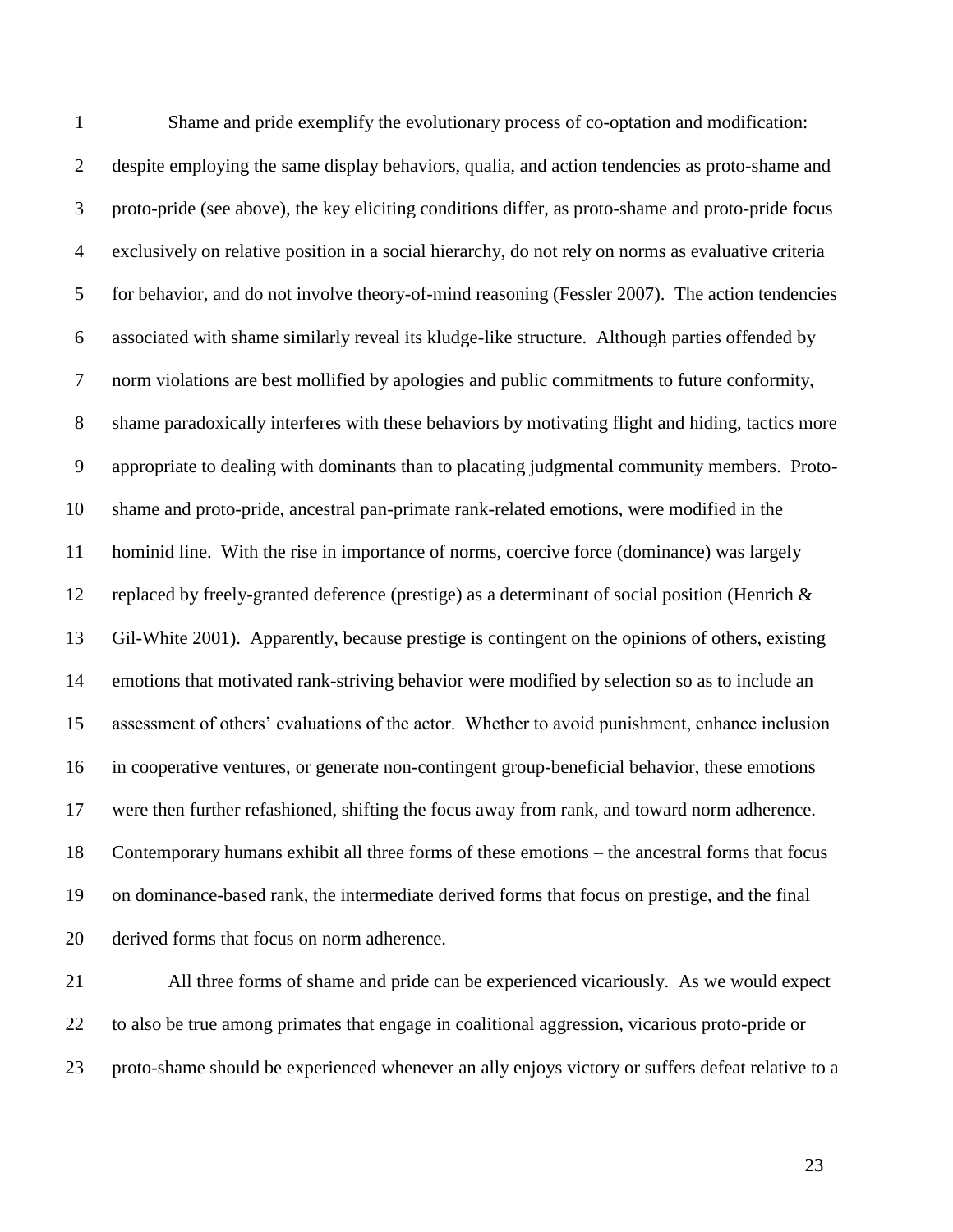rival. Vicarious prestige-based pride and shame, though limited to humans, should exhibit a similar pattern. Finally, whenever a person linked to the actor via a shared social identity succeeds or fails with regard to normative standards, to the extent that others will engage in inductive generalizing, those successes or failures will influence how others treat the actor, hence the actor should experience vicarious pride or shame (see Lickel et al. 2005). The primary exception to the latter pattern occurs when identity sharing is incomplete, in which case an actor can distance herself from a norm violator in order to manage third parties' assessments; in this case, moral outrage, rather than vicarious shame, may be elicited (cf. Haley 2003). Shame and pride illustrate the extensive re-working that can be achieved through processes of co-optation and modification. However, as the vicarious versions of these emotions demonstrate, substantial functional changes can also occur merely by extending an emotion's eliciting conditions. We propose that an emotion that we term *normative guilt* is elicited by norm violations absent a harmed relationship partner – within the worldviews in which they are defined, many sins do not harm other people, yet the sinner experiences guilt nonetheless. This extension is made possible by our elaborately developed ability to manipulate representations of social others. In some manifestations of normative guilt, the represented partner is a culturally- constructed nonexistent agent (a deity, ancestor, etc.; cf. Darwin 1909:115-116 on remorse); in others, the imagined partner is a representation of the actor's kin network or cooperative group; and, in the most abstract manifestation, the (only dimly imagined) partner is a representation of society as a whole. In each case, violating a norm leads actors to undertake reparations or penance as if, by doing so, they mitigated the harm done, or signaled their future reliability. Normative guilt thus illustrates one of the most profound disjunctions between ourselves and our nonhuman primate relatives, namely the nature of the internal representations that constitute the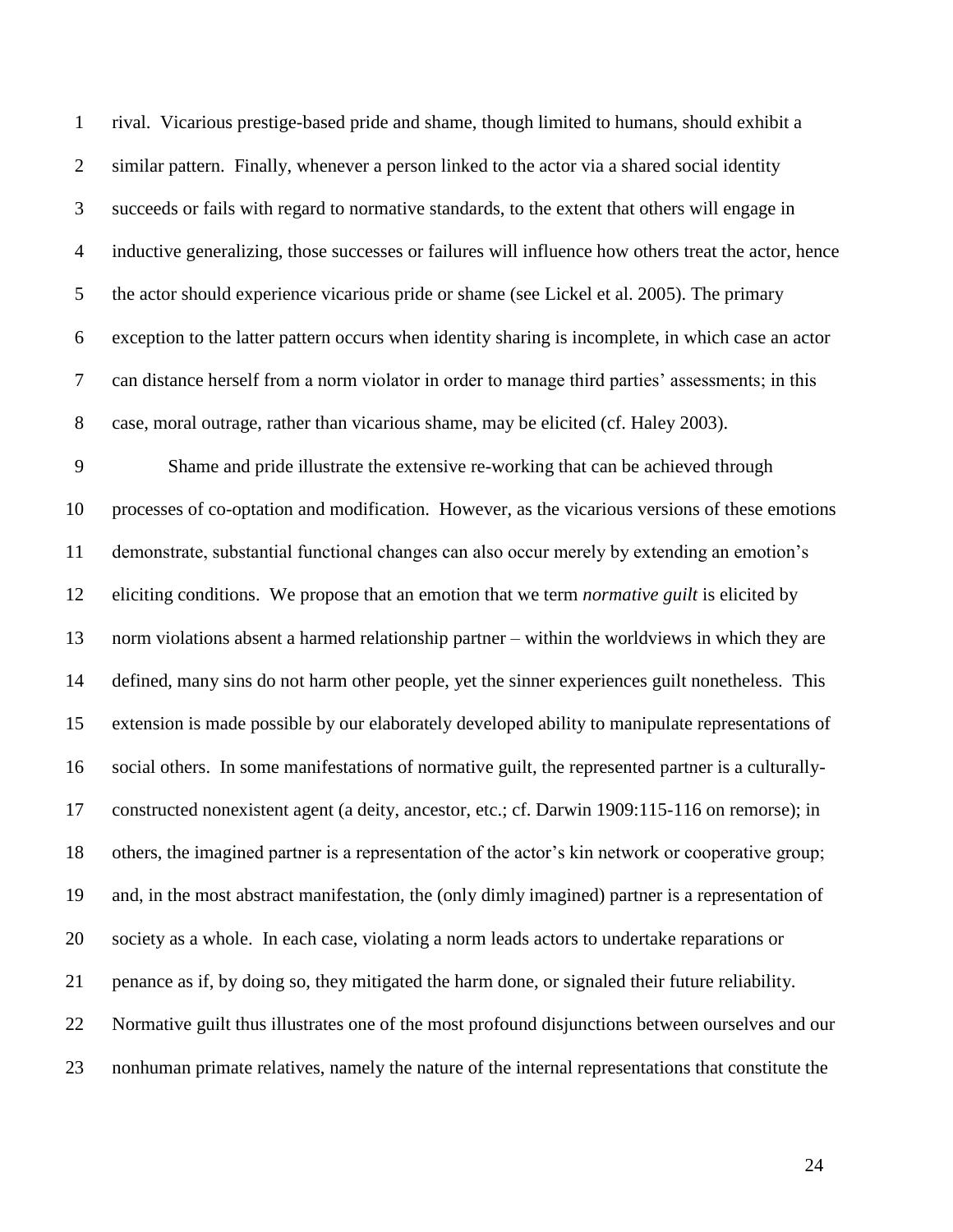- informational environment in which emotions operate. Despite our common origins, the
- complexity of humans' internal representations, and the fundamentally cultural nature of those
- representations, create a gap between our emotions and those of other primates, a gap that bears
- minding indeed.
-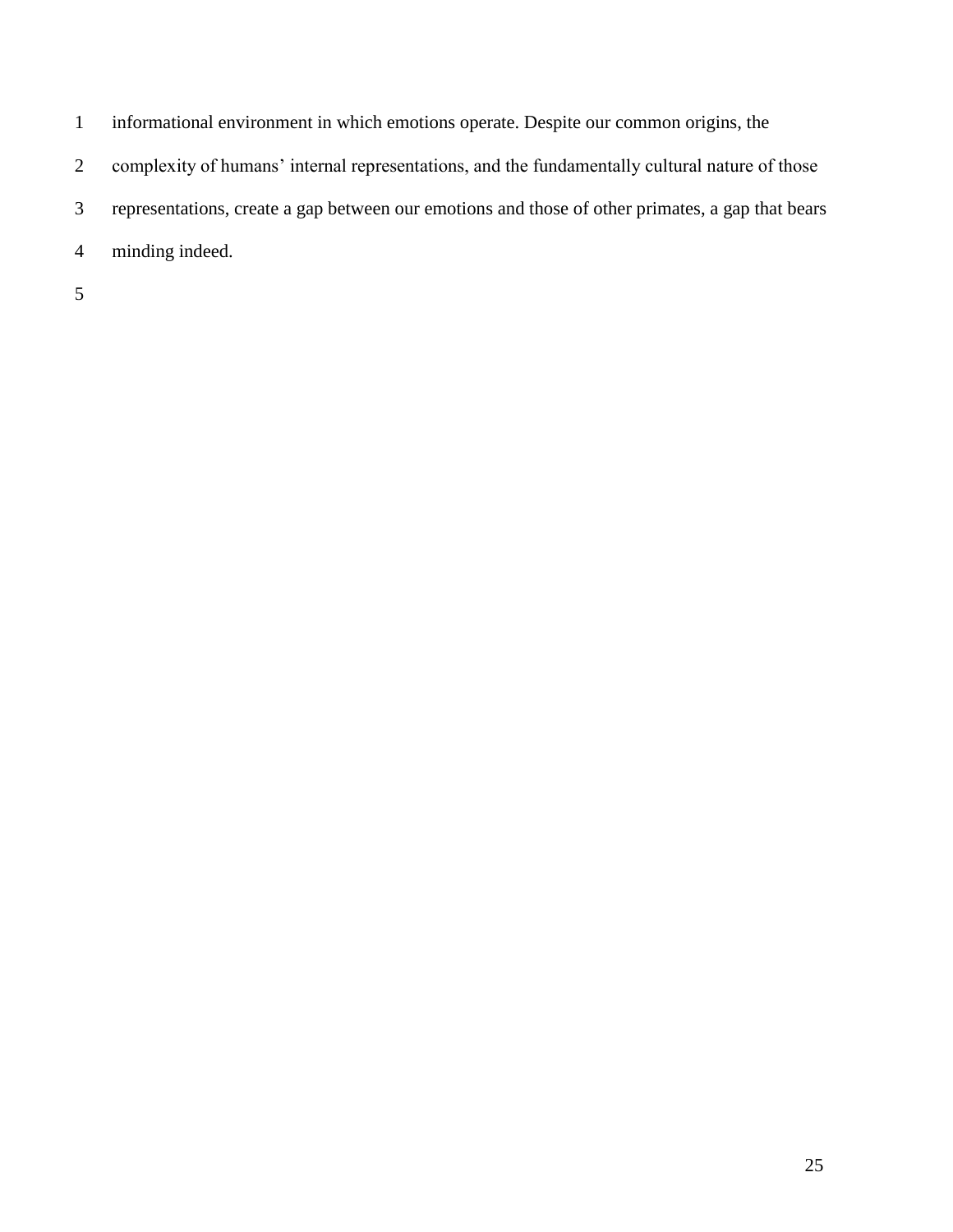| References |
|------------|
|            |

| $\overline{2}$<br>3 | Andrews PW, Gangestad SW, Matthews D (2002) Adaptationism - how to carry out an                 |
|---------------------|-------------------------------------------------------------------------------------------------|
| $\overline{4}$      | exaptationist program. Behavioral and Brain Sciences 25:489-504                                 |
| 5                   | Aureli F, Schaffner CM (2002) Relationship assessment through emotional mediation. Behaviour    |
| 6                   | 139:393-420                                                                                     |
| $\tau$              | Aureli F, Whiten A (2003) Emotions and behavioral flexibility. In: Maestripieri D (eds) Primate |
| $8\phantom{1}$      | Psychology. Harvard University Press, Cambridge, MA, pp 289-323                                 |
| 9                   | Baumeister RF, Stillwell AM, Heatherton TF (1994) Guilt - an interpersonal approach.            |
| 10                  | Psychological Bulletin 115:243-267                                                              |
| 11                  | Bonnie KE, de Waal FBM (2004) Primate social reciprocity and the origin of gratitude. In:       |
| 12                  | Emmons RAM, M. E. (eds) The Psychology of Gratitude. Oxford University, New York,               |
| 13                  | pp 214-229                                                                                      |
| 14                  | Bowles S (2006) Group competition, reproductive leveling, and the evolution of human altruism.  |
| 15                  | Science 314:1569-1572                                                                           |
| 16                  | Boyd R, Richerson P (2002) Solving the puzzle of human cooperation. In: Levinson S (eds)        |
| 17                  | Evolution and Culture. MIT Press, Cambridge, MA, pp                                             |
| 18                  | Braithwaite VA, Boulcott P (2007) Pain perception, aversion and fear in fish. Diseases of       |
| 19                  | Aquatic Organisms 75:131-138                                                                    |
| 20                  | Brewer MB, Campbell DT (1976) Ethnocentrism and Intergroup Attitudes: East African              |
| 21                  | Evidence. Sage, Beverly Hills                                                                   |
| 22                  | Broad KD, Curley JP, Keverne EB (2006) Mother-infant bonding and the evolution of               |
| 23                  | mammalian social relationships. Philosophical Transactions of the Royal Society B-              |
| 24                  | Biological Sciences 361:2199-2214                                                               |
|                     |                                                                                                 |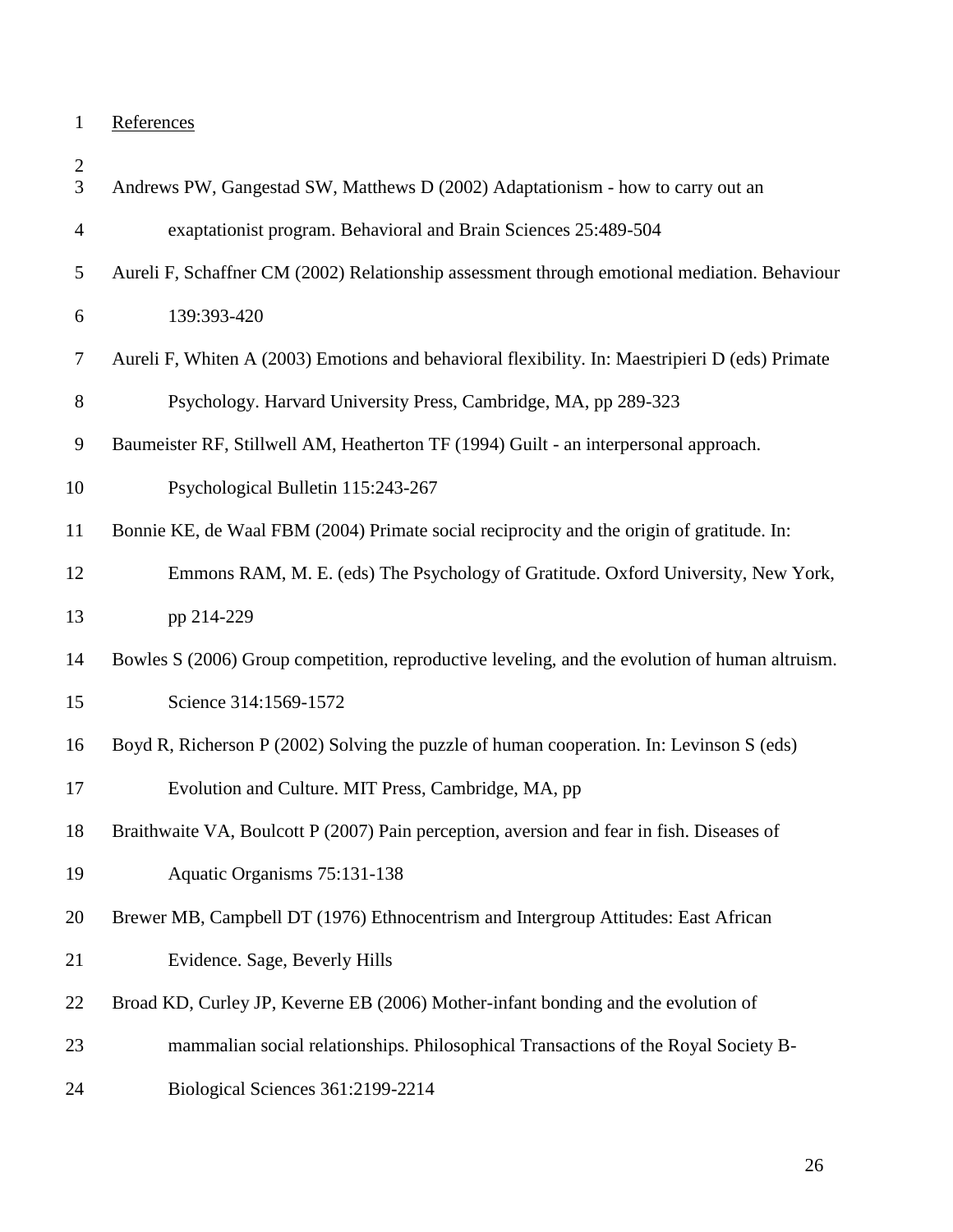| $\mathbf{1}$   | Brosnan SF (2006) Nonhuman species' reactions to inequity and their implications for fairness. |
|----------------|------------------------------------------------------------------------------------------------|
| $\overline{2}$ | Social Justice Research 19:153-185                                                             |
| 3              | Buchan JC, Alberts SC, Silk JB, Altmann J (2003) True paternal care in a multi-male primate    |
| $\overline{4}$ | society. Nature 425:179-181                                                                    |
| 5              | Cheney DL, Seyfarth RM (2005) Social complexity and the information acquired during            |
| 6              | eavesdropping by primates and other animals. In: McGregor PK (eds) Animal                      |
| 7              | Communication Networks. Cambridge University, New York, pp 583-603                             |
| 8              | Cords M (1997) Friendships, alliances, reciprocity, and repair. In: Whiten A, Byrne RW (eds)   |
| 9              | Machiavellian Intelligence II. Cambridge University Press, New York, pp 24-49                  |
| 10             | Cottrell CA, Neuberg SL (2005) Different emotional reactions to different groups: A            |
| 11             | sociofunctional threat-based approach to "prejudice". Journal of Personality and Social        |
| 12             | Psychology 88:770-789                                                                          |
| 13             | Curley JP, Keverne EB (2005) Genes, brains and mammalian social bonds. Trends in Ecology &     |
| 14             | Evolution 20:561-567                                                                           |
| 15             | Curtis V, Biran A (2001) Dirt, disgust, and disease - is hygiene in our genes? Perspectives in |
| 16             | Biology and Medicine 44:17-31                                                                  |
| 17             | Darwin C (1872/1955) Expression of the Emotions in Man and Animals. Philosophical Library,     |
| 18             | New York                                                                                       |
| 19             | Darwin C (1909) The Descent of Man and Selection in Relation to Sex. D. Appleton, New York     |
| 20             | de Waal FBM (1996) Good Natured: The Origins of Right and Wrong in Humans and Other            |
| 21             | Animals. Harvard University Press, Cambridge                                                   |
| 22             | de Waal FBM (2008) Putting the altruism back into altruism: The evolution of empathy. Annual   |
| 23             | Review of Psychology 59:279-300                                                                |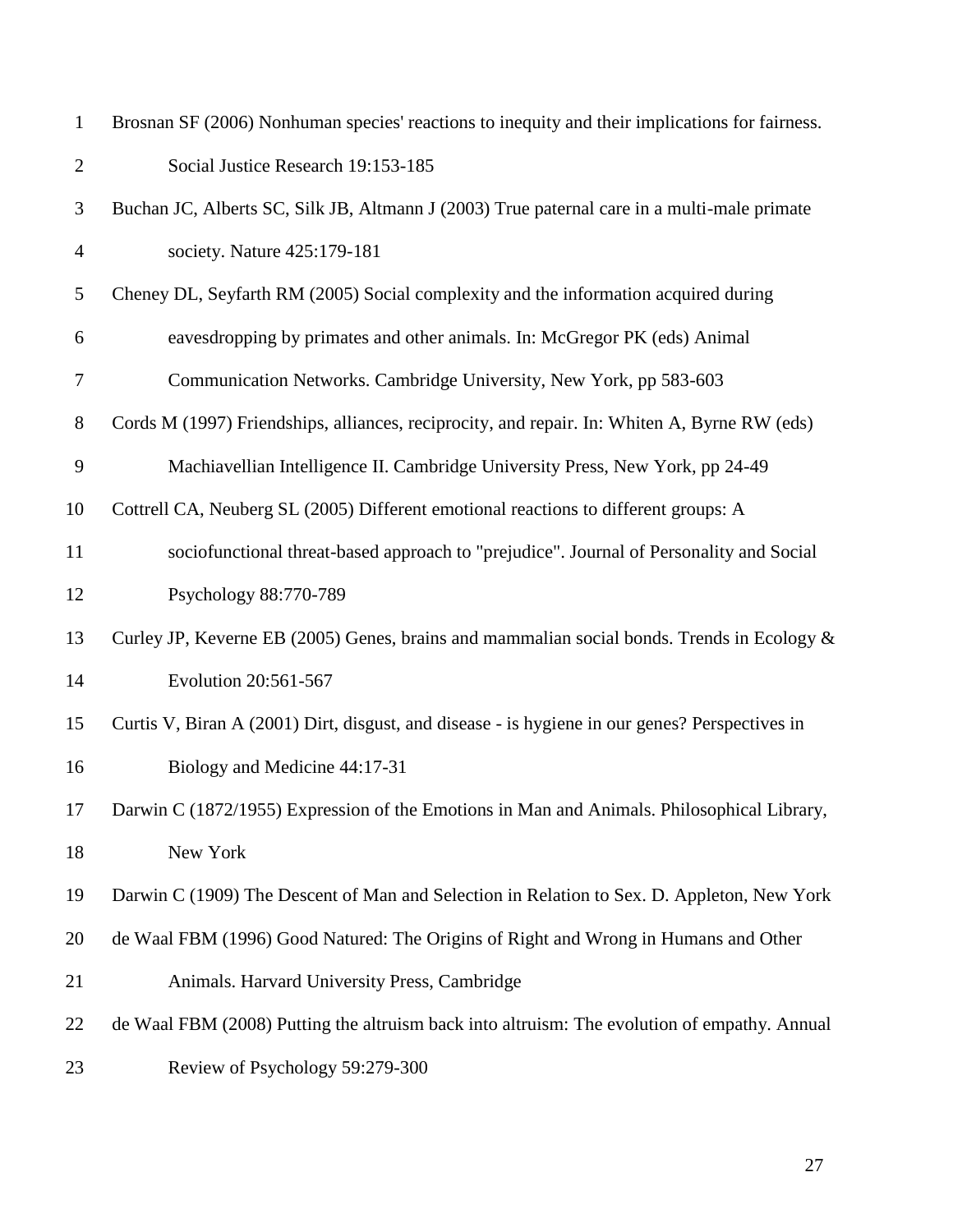| $\mathbf{1}$   | de Waal FBM, Leimgruber K, Greenberg AR (2008) Giving is self-rewarding for monkeys.           |
|----------------|------------------------------------------------------------------------------------------------|
| $\overline{2}$ | Proceedings of the National Academy of Sciences of the United States of America                |
| 3              | 105:13685-13689                                                                                |
| $\overline{4}$ | Dierick HA, Greenspan RJ (2007) Serotonin and neuropeptide f have opposite modulatory          |
| 5              | effects on fly aggression. Nature Genetics 39:678-682                                          |
| 6              | Eisenberger NI, Lieberman MD, Williams KD (2003) Does rejection hurt? An fmri study of         |
| 7              | social exclusion. Science 302:290-292                                                          |
| 8              | Ekman P (1992) An argument for basic emotions. Cognition & Emotion 6:169-200                   |
| $\mathbf{9}$   | Eng S (2008) Experimental exposure-willingness (eew): Testing a behavioral measure of          |
| 10             | attraction vs. Aversion to disgust stimuli.                                                    |
| 11             | Engh AL, Beehner JC, Bergman TJ, Whitten PL, Hoffmeier RR, Seyfarth RM, Cheney DL              |
| 12             | (2006) Behavioural and hormonal responses to predation in female chacma baboons                |
| 13             | (papio hamadryas ursinus). Proceedings of the Royal Society B-Biological Sciences              |
| 14             | 273:707-712                                                                                    |
| 15             | Fairbanks LA, Jorgensen MJ, Huff A, Blau K, Hung YY, Mann JJ (2004) Adolescent                 |
| 16             | impulsivity predicts adult dominance attainment in male. American Journal of                   |
| 17             | Primatology 64:1-17                                                                            |
| 18             | Fessler DMT (2002) Pseudoparadoxical impulsivity in restrictive anorexia nervosa: A            |
| 19             | consequence of the logic of scarcity. International Journal of Eating Disorders 31:376-        |
| 20             | 388                                                                                            |
| 21             | Fessler DMT (2003) No time to eat: An adaptationist account of periovulatory behavioral        |
| 22             | changes. Quarterly Review of Biology 78:3-21                                                   |
| 23             | Fessler DMT (2004) Shame in two cultures: Implications for evolutionary approaches. Journal of |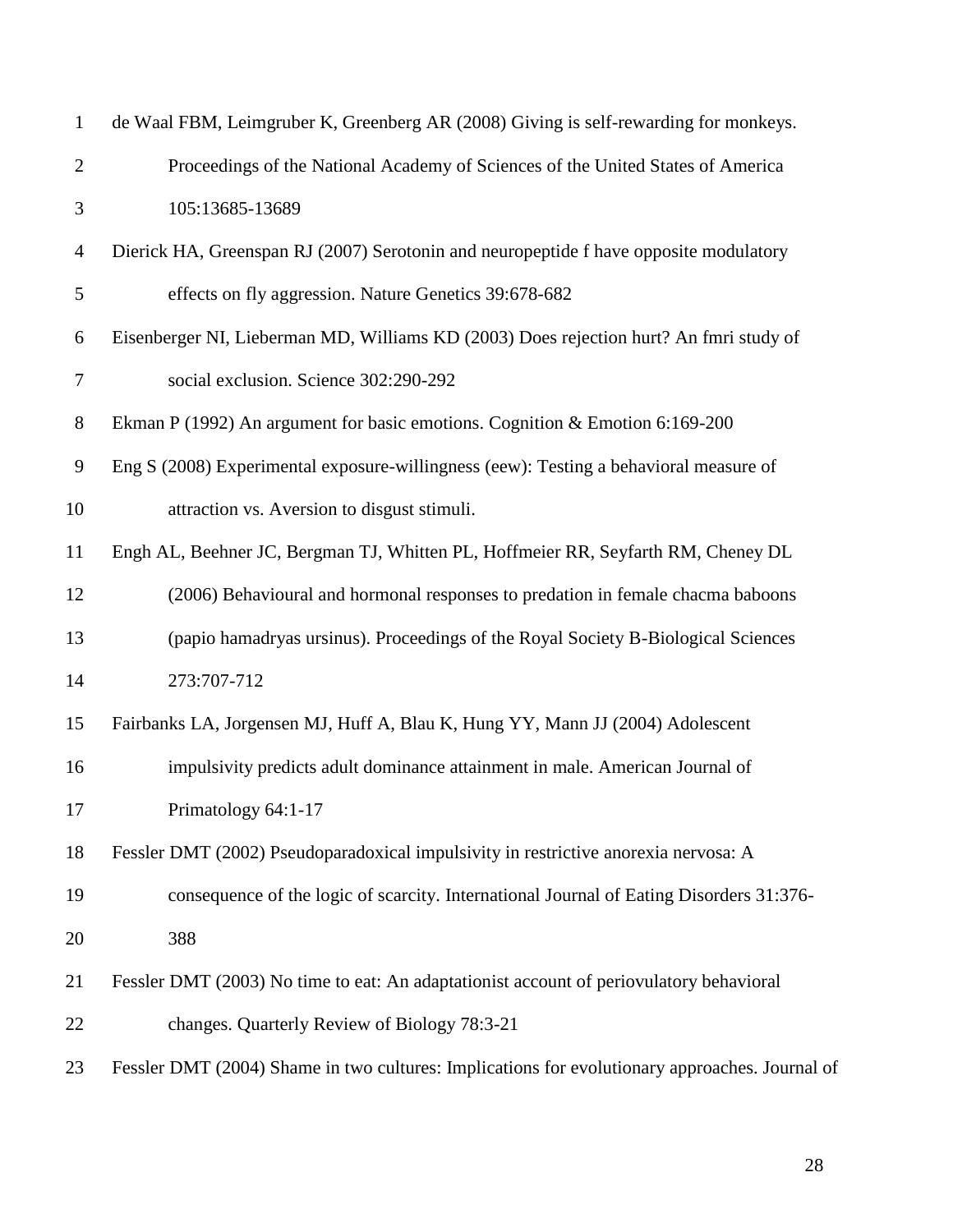Cognition & Culture 4:207-262

| $\overline{2}$ | Fessler DMT (2007) From appeasement to conformity: Evolutionary amd cultural perspectives      |
|----------------|------------------------------------------------------------------------------------------------|
| 3              | on shame, competition, and cooperation. In: Tracy JL, Robins RW, Tangney JP (eds) The          |
| $\overline{4}$ | Self-Conscious Emotions: Theory and Research. Guilford Press, New York, pp 174-193             |
| 5              | Fessler DMT (in press) Madmen: An evolutionary perspective on anger and men's violent          |
| 6              | responses to transgression. In: Potegal M, Stemmler G, Spielberger CD (eds) Springer,          |
| 7              | New York, pp                                                                                   |
| $8\,$          | Fessler DMT, Haley KJ (2003) The strategy of affect: Emotions in human cooperation. In:        |
| 9              | Hammerstein P (eds) Genetic and Cultural Evolution of Cooperation. MIT Press,                  |
| 10             | Cambridge, MA                                                                                  |
| 11             | Fessler DMT, Navarrete CD (2003) Domain-specific variation in disgust sensitivity across the   |
| 12             | menstrual cycle. Evolution and Human Behavior 24:406-417                                       |
| 13             | Fessler DMT, Navarrete CD (2004) Third-party attitudes toward sibling incest - evidence for    |
| 14             | westermarck's hypotheses. Evolution and Human Behavior 25:277-294                              |
| 15             | Fessler DMT, Haley KJ (2006) Guarding the perimeter: The outside-inside dichotomy in disgust   |
| 16             | and bodily experience. Cognition & Emotion 20:3-19                                             |
| 17             | Flack JC, de Waal FBM (2000) 'any animal whatever' - darwinian building blocks of morality in  |
| 18             | monkeys and apes. Journal of Consciousness Studies 7:1-29                                      |
| 19             | Flack JC, de Waal FBM, Krakauer DC (2005) Social structure, robustness, and policing cost in a |
| 20             | cognitively sophisticated species. American Naturalist 165:E126-E139                           |
| 21             | Fraley RC, Brumbaugh CC, Marks MJ (2005) The evolution and function of adult attachment: A     |
| 22             | comparative and phylogenetic analysis. Journal of Personality and Social Psychology            |
| 23             | 89:731-746                                                                                     |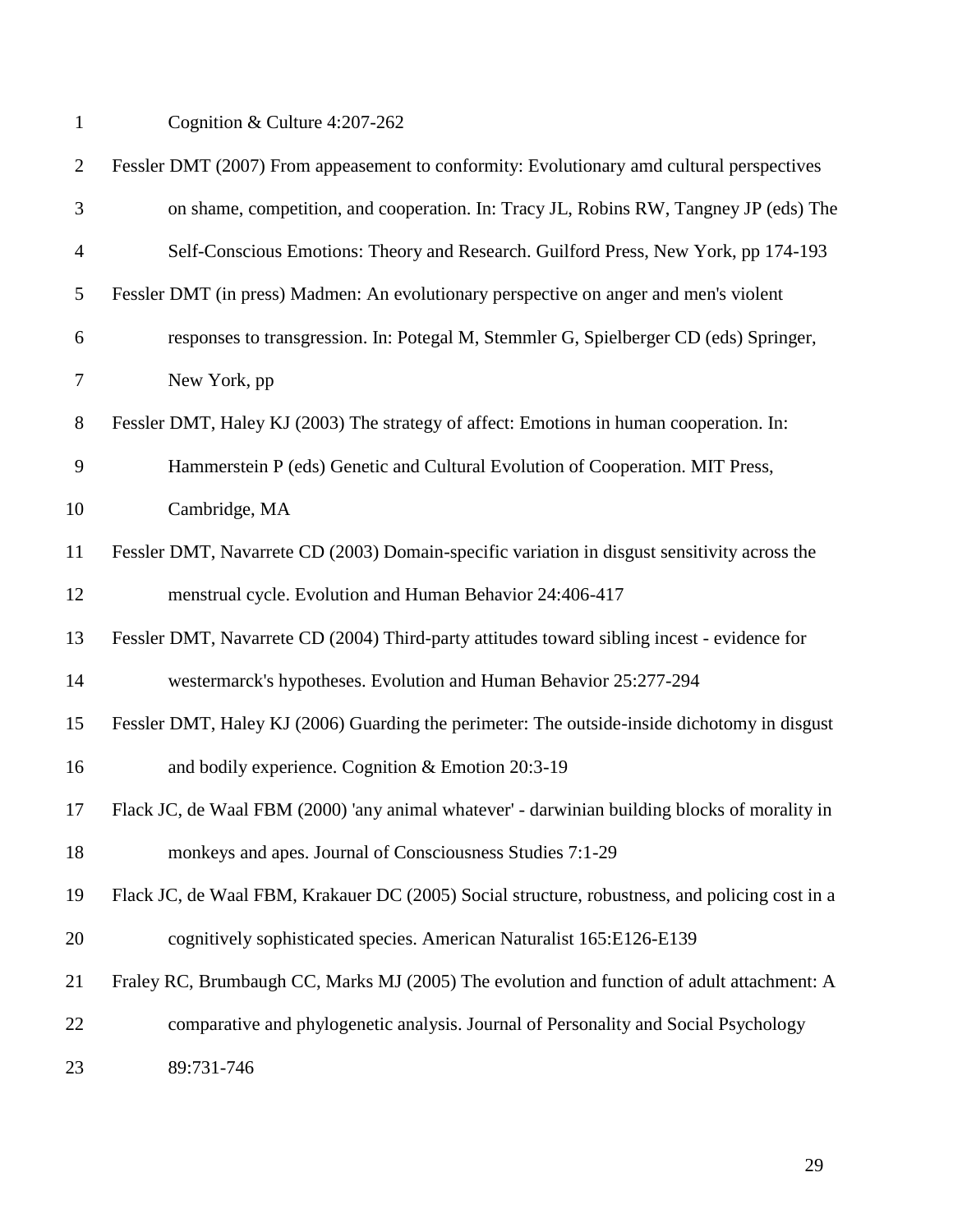| $\mathbf{1}$   | Frijda NH (1986) The Emotions. Cambridge University Press, New York                              |
|----------------|--------------------------------------------------------------------------------------------------|
| $\overline{2}$ | Gangestad SW, Simpson JA (2007) Whither science of the evolution of mind? In: Gangestad          |
| 3              | SW, Simpson JA (eds) The Evolution of Mind: Fundamental Questions & Controversies.               |
| 4              | The Guilford Press, New York, pp 397-437                                                         |
| 5              | Gervais M (in prep.) Distinguishing emotions and attitudes in the study of contempt: Conceptual, |
| 6              | functional, and phylogenetic considerations.                                                     |
| $\tau$         | Gervais M, Wilson DS (2005) The evolution and functions of laughter and humor: A synthetic       |
| 8              | approach. Quarterly Review of Biology 80:395-430                                                 |
| 9              | Gil-White FJ (2001) Are ethnic groups biological "species" to the human brain? Essentialism in   |
| 10             | our cognition of some social categories. Current Anthropology 42:515-554                         |
| 11             | Gintis H, Bowles S, Boyd R, Fehr E (2003) Explaining altruistic behavior in humans. Evolution    |
| 12             | and Human Behavior 24:153-172                                                                    |
| 13             | Goodall J (1986a) Social rejection, exclusion, and shunning among the gombe chimpanzees.         |
| 14             | Ethology and Sociobiology 7:227-236                                                              |
| 15             | Goodall J (1986b) The Chimpanzees of Gombe: Patterns of Behavior. Belknap Press of Harvard       |
| 16             | University Press, Cambridge, MA                                                                  |
| 17             | Gosling SD, Graybeal A (2007) Tree thinking: A new paradigm for integrating comparative data     |
| 18             | in psychology. Journal of General Psychology 134:259-277                                         |
| 19             | Gould SJ (1991) Exaptation - a crucial tool for an evolutionary psychology. Journal of Social    |
| 20             | Issues 47:43-65                                                                                  |
| 21             | Gould SJ, Vrba ES (1982) Exaptation - a missing term in the science of form. Paleobiology 8:4-   |
| 22             | 15                                                                                               |
| 23             | Greenwald AG, Banaji MR (1995) Implicit social cognition - attitudes, self-esteem, and           |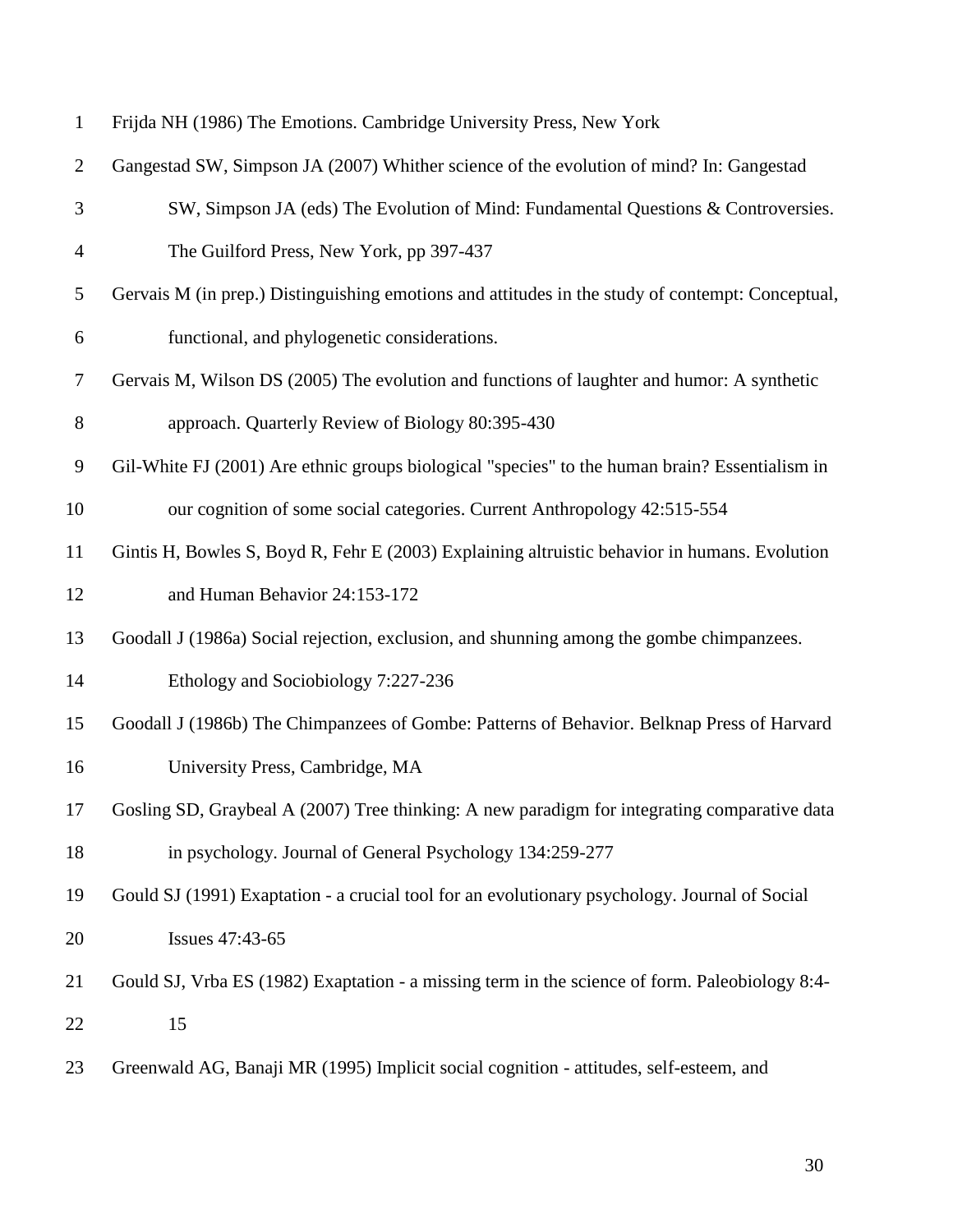| $\mathbf{1}$   | stereotypes. Psychological Review 102:4-27                                                    |
|----------------|-----------------------------------------------------------------------------------------------|
| $\overline{2}$ | Gutierrez R, Giner-Sorolla R (2007) Anger, disgust, and presumption of harm as reactions to   |
| 3              | taboo-breaking behaviors. Emotion 7:853-868                                                   |
| $\overline{4}$ | Haley KJ (2002) With us of against us? Reputational psychology and the punishment of norm     |
| 5              | violations. Master of Arts: University of California, Los Angeles.                            |
| 6              | Haley KJ, Fessler DMT (2005) Nobody's watching? Subtle cues affect generosity in an           |
| $\tau$         | anonymous economic game. Evolution and Human Behavior 26:245-256                              |
| $8\phantom{1}$ | Haselton MG, Ketelaar T (2006) Irrational emotions or emotional wisdom? The evolutionary      |
| 9              | psychology of emotions and behavior. In: Forgas JP (eds) Affect in Social Thinking and        |
| 10             | Behavior. Psychology Press, New York, pp 21-40                                                |
| 11             | Hatfield E (1988) Passionate love and companionate love. In: Sternberg R, Barners M (eds) The |
| 12             | Psychology of Love. Yale University Press, New Haven, pp 191-217                              |
| 13             | Henrich J, Gil-White FJ (2001) The evolution of prestige - freely conferred deference as a    |
| 14             | mechanism for enhancing the benefits of cultural transmission. Evolution and Human            |
| 15             | Behavior 22:165-196                                                                           |
| 16             | Henrich J, McElreath R, Barr A, Ensminger J, Barrett C, Bolyanatz A, Cardenas JC, Gurven M,   |
| 17             | Gwako E, Henrich N, Lesorogol C, Marlowe F, Tracer D, Ziker J (2006) Costly                   |
| 18             | punishment across human societies. Science 312:1767-1770                                      |
| 19             | Kelly DR (in prep.) The Philosophy and Psychology of Disgust. MIT Press, Cambridge, MA        |
| 20             | Keltner D, Anderson C (2000) Saving face for darwin: The functions and uses of embarrassment. |
| 21             | Current Directions in Psychological Science 9:187-192                                         |
| 22             | Kurzban R, Leary MR (2001) Evolutionary origins of stigmatization: The functions of social    |
| 23             | exclusion. Psychological Bulletin 127:187-208                                                 |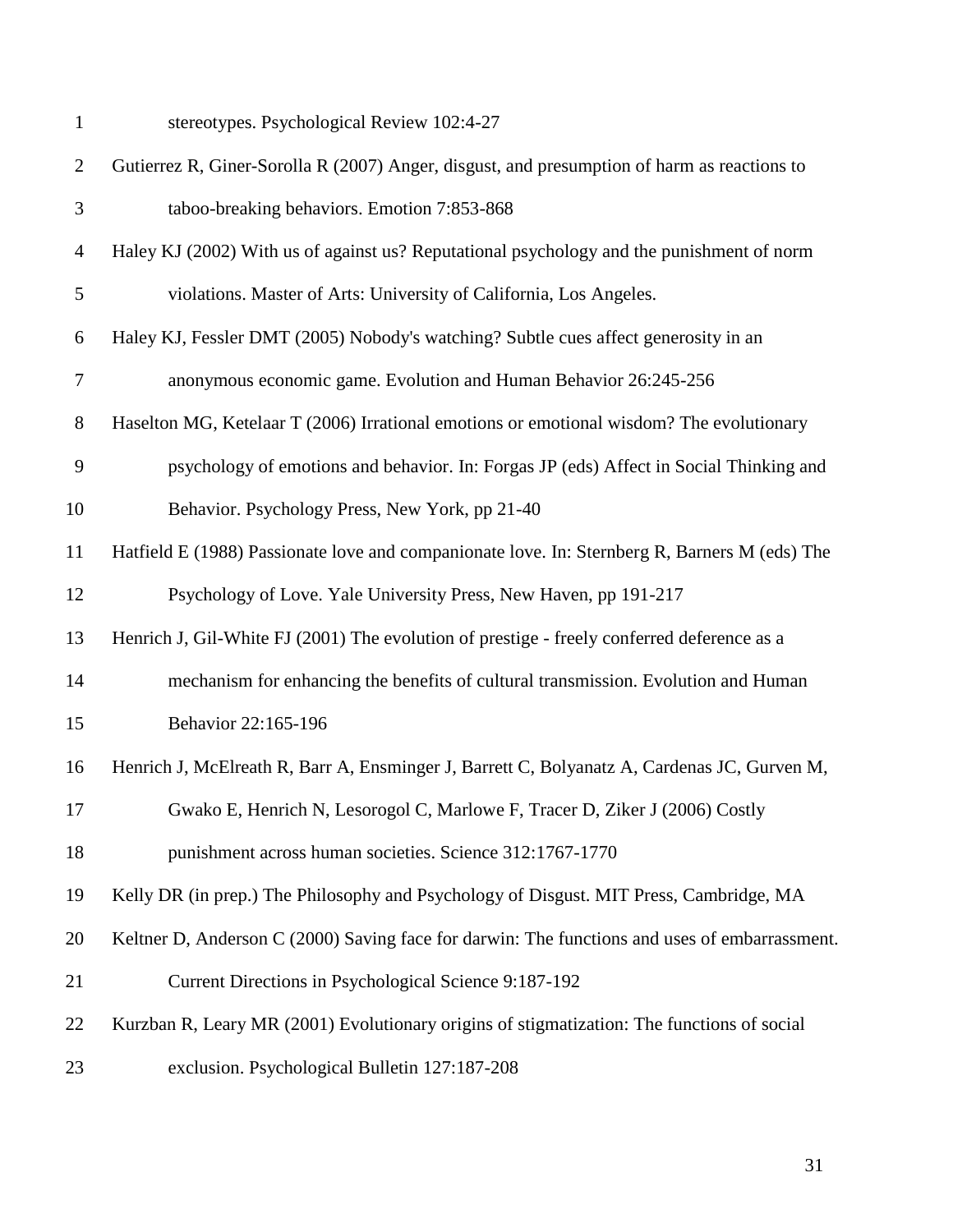| $\mathbf{1}$   | Kurzban R, DeScioli P, O'Brien E (2007) Audience effects on moralistic punishment. Evolution   |
|----------------|------------------------------------------------------------------------------------------------|
| $\overline{2}$ | and Human Behavior 28:75-84                                                                    |
| 3              | Lakshminarayanan VR, Santos LR (2008) Capuchin monkeys are sensitive to others' welfare.       |
| $\overline{4}$ | Current Biology 18:R999-R1000                                                                  |
| 5              | Lazarus RS (1991) Emotion and Adaptation. Oxford University Press, New York                    |
| 6              | Lickel B, Schmader T, Curtis M, Scarnier M, Ames DR (2005) Vicarious shame and guilt.          |
| $\tau$         | Group Processes & Intergroup Relations 8:145-157                                               |
| 8              | Lieberman D, Tooby J, Cosmides L (2003) Does morality have a biological basis? An empirical    |
| 9              | test of the factors governing moral sentiments relating to incest. Proceedings of the Royal    |
| 10             | Society of London Series B-Biological Sciences 270:819-826                                     |
| 11             | Lieberman D, Tooby J, Cosmides L (2007) The architecture of human kin detection. Nature        |
| 12             | 445:727-731                                                                                    |
| 13             | Maestripieri D (2003a) Primate Psychology. Harvard University Press, Cambridge, MA             |
| 14             | Maestripieri D (2003b) Attachment. In: Maestripieri D (eds) Primate Psychology. Harvard        |
| 15             | University Press, Cambridge, MA, pp 108-143                                                    |
| 16             | Maestripieri D (2003c) The past, present, and future of primate psychology. In: Maestripieri D |
| 17             | (eds) Primate Psychology. Harvard University Press, Cambridge, MA, pp 1-16                     |
| 18             | McCullough ME, Kimeldorf MB, Cohen AD (2008) An adaptation for altruism? The social            |
| 19             | causes, social effects, and social evolution of gratitude. Current Directions in               |
| 20             | Psychological Science 17:281-285                                                               |
| 21             | McElreath R, Boyd R, Richerson PJ (2003) Shared norms and the evolution of ethnic markers.     |
| 22             | Current Anthropology 44:122-129                                                                |
| 23             | Morris PH, Doe C, Godsell E (2008) Secondary emotions in non-primate species? Behavioural      |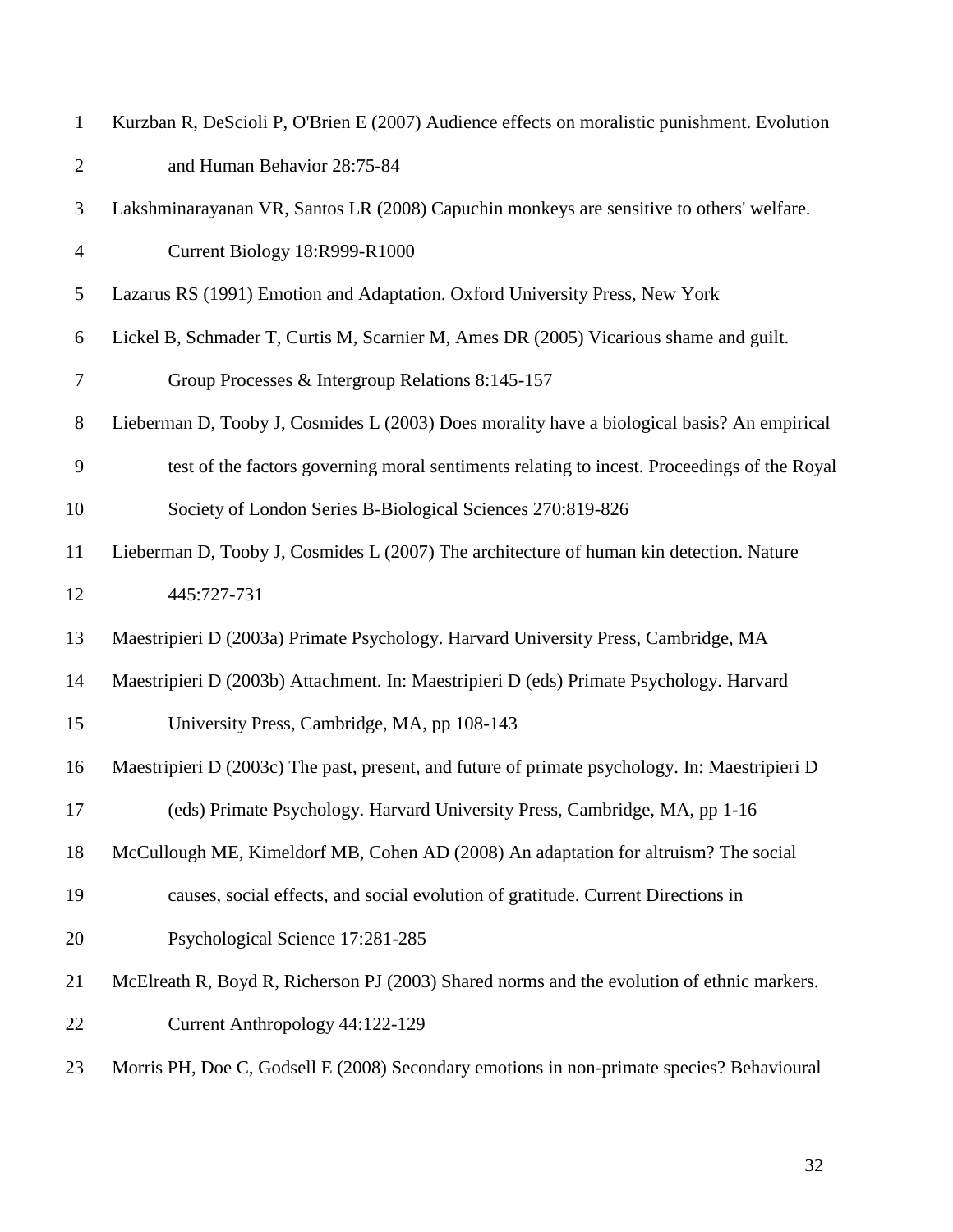| $\mathbf{1}$   | reports and subjective claims by animal owners. Cognition $&$ Emotion 22:3-20                |
|----------------|----------------------------------------------------------------------------------------------|
| $\overline{2}$ | Muniz L, Perry S, Manson JH, Gilkenson H, Gros-Louis J, Vigilant L (2006) Father-daughter    |
| 3              | inbreeding avoidance in a wild primate population. Current Biology 16:R156-R157              |
| $\overline{4}$ | Nesse RM (1990) Evolutionary explanations of emotions. Human Nature 1:261-289                |
| 5              | Nunn CL, Barton RA (2001) Comparative methods for studying primate adaptation and            |
| 6              | allometry. Evolutionary Anthropology 10:81-98                                                |
| $\tau$         | Nunn CL, Altizer S (2006) Infectious Diseases in Primates: Behavior, Ecology, and Evolution. |
| $8\,$          | Oxford University Press, New York                                                            |
| $\overline{9}$ | Ohman A, Carlsson K, Lundqvist D, Ingvar M (2007) On the unconscious subcortical origin of   |
| 10             | human fear. Physiology & Behavior 92:180-185                                                 |
| 11             | Panksepp J (1998) Affective Neuroscience: The Foundations of Human and Animal Emotions.      |
| 12             | Oxford University, New York                                                                  |
| 13             | Parr LA, Waller BM, Vick SJ (2007) New developments in understanding emotional facial        |
| 14             | signals in chimpanzees. Current Directions in Psychological Science 16:117-122               |
| 15             | Paul A, Kuester J (2004) The impact of kinship on mating and reproduction. In: Chapais B,    |
| 16             | Berman CM (eds) Kinship and Behavior in Primates. Oxford University Press, New               |
| 17             | York, pp 271-291                                                                             |
| 18             | Richerson P, Boyd R (2005) Not by Genes Alone: How Culture Transformed Human Evolution.      |
| 19             | University of Chicago Press, Chicago                                                         |
| 20             | Rozin P (1996) Towards a psychology of food and eating: From motivation to module to model   |
| 21             | to marker, morality, meaning, and metaphor. Current Directions in Psychological Science      |
| 22             | $5:18-24$                                                                                    |
| 23             | Rozin P, Haidt J, McCauley C (2000) Disgust. In: Lewis M, Haviland J (eds) Handbook of       |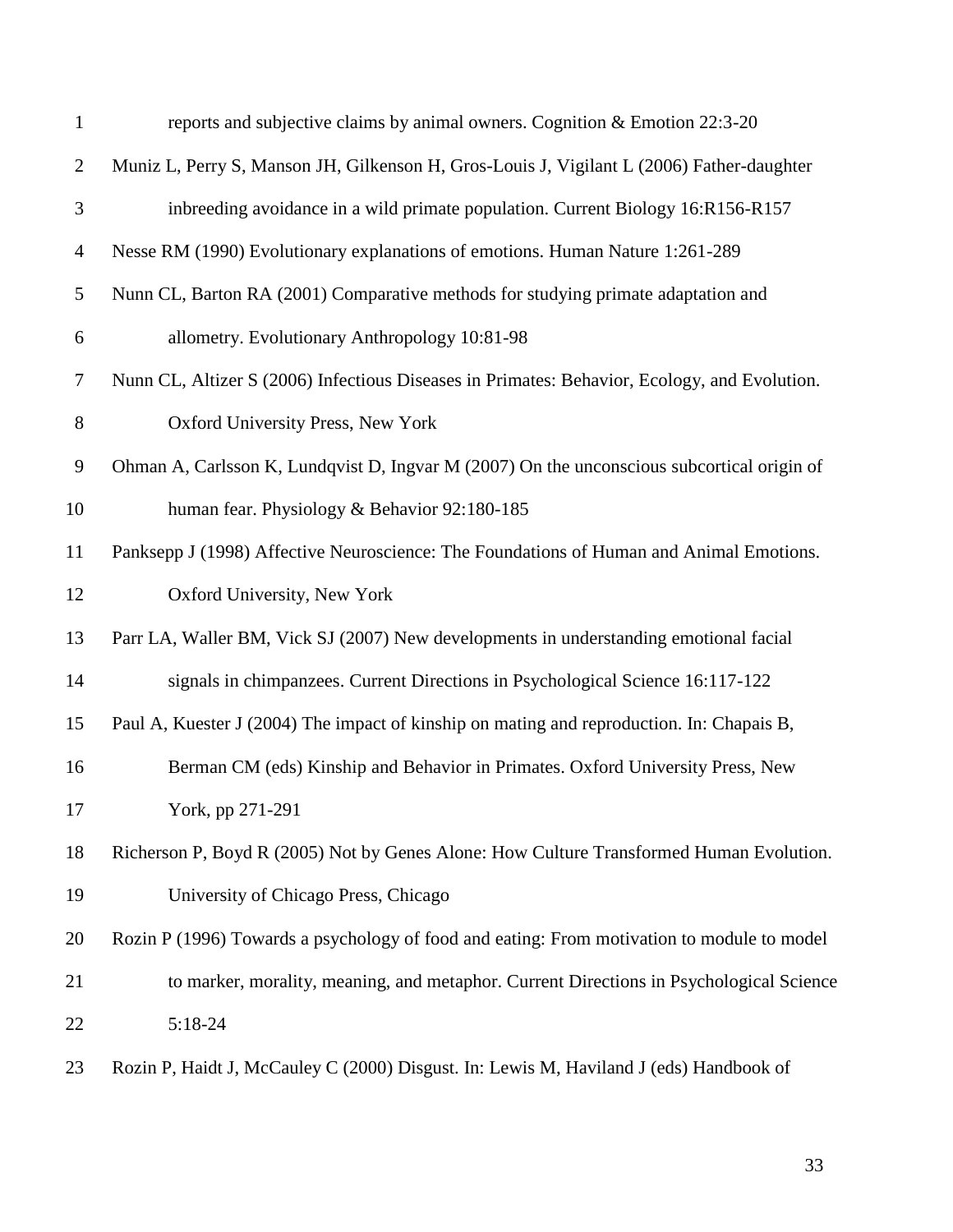| $\mathbf{1}$   | Emotions, $2^{ND}$ Ed. Guilford Press, New York, pp 637-653                                      |
|----------------|--------------------------------------------------------------------------------------------------|
| $\overline{2}$ | Rozin P, Haidt J, McCauley C, Imada S (1997) Disgust: The cultural evolution of a food-based     |
| 3              | emotion. In: Macbeth HM (eds) Food Preferences and Taste: Continuity and Change.                 |
| $\overline{4}$ | Berghahn, Oxford, U.K., pp 65-82                                                                 |
| 5              | Rozin P, Lowery L, Imada S, Haidt J (1999) The cad triad hypothesis: A mapping between three     |
| 6              | moral emotions (contempt, anger, disgust) and three moral codes (community, autonomy,            |
| 7              | divinity). Journal of Personality and Social Psychology 76:574-586                               |
| 8              | Rydell RJ, Mackie DM, Maitner AT, Claypool HM, Ryan MJ, Smith ER (2008) Arousal,                 |
| 9              | processing, and risk taking: Consequences of intergroup anger. Personality and Social            |
| 10             | Psychology Bulletin 34:1141-1152                                                                 |
| 11             | Scherer KR (1999) Appraisal theory. In: Dalgleish T, Power MJ (eds) Handbook of Cognition        |
| 12             | and Emotion. John Wiley & Sons, pp 637-663                                                       |
| 13             | Seyfarth RM, Cheney DL, Marler P (1980) Monkey responses to 3 different alarm calls -            |
| 14             | evidence of predator classification and semantic communication. Science 210:801-803              |
| 15             | Silk JB (1999) Why are infants so attractive to others? The form and function of infant handling |
| 16             | in bonnet macaques. Animal Behaviour 57:1021-1032                                                |
| 17             | Silk JB (2003) Cooperation without counting: The puzzle of friendship. In: Hammerstein P (eds)   |
| 18             | Genetic and Cultural Evolution of Cooperation. MIT Press, Cambridge, MA                          |
| 19             | Silk JB (2007) Social components of fitness in primate groups. Science 317:1347-1351             |
| 20             | Silk JB, Brosnan SF, Vonk J, Henrich J, Povinelli DJ, Richardson AS, Lambeth SP, Mascaro J,      |
| 21             | Schapiro SJ (2005) Chimpanzees are indifferent to the welfare of unrelated group                 |
| 22             | members. Nature 437:1357-1359                                                                    |
| 23             | Smith RH, Kim SH (2007) Comprehending envy. Psychological Bulletin 133:46-64                     |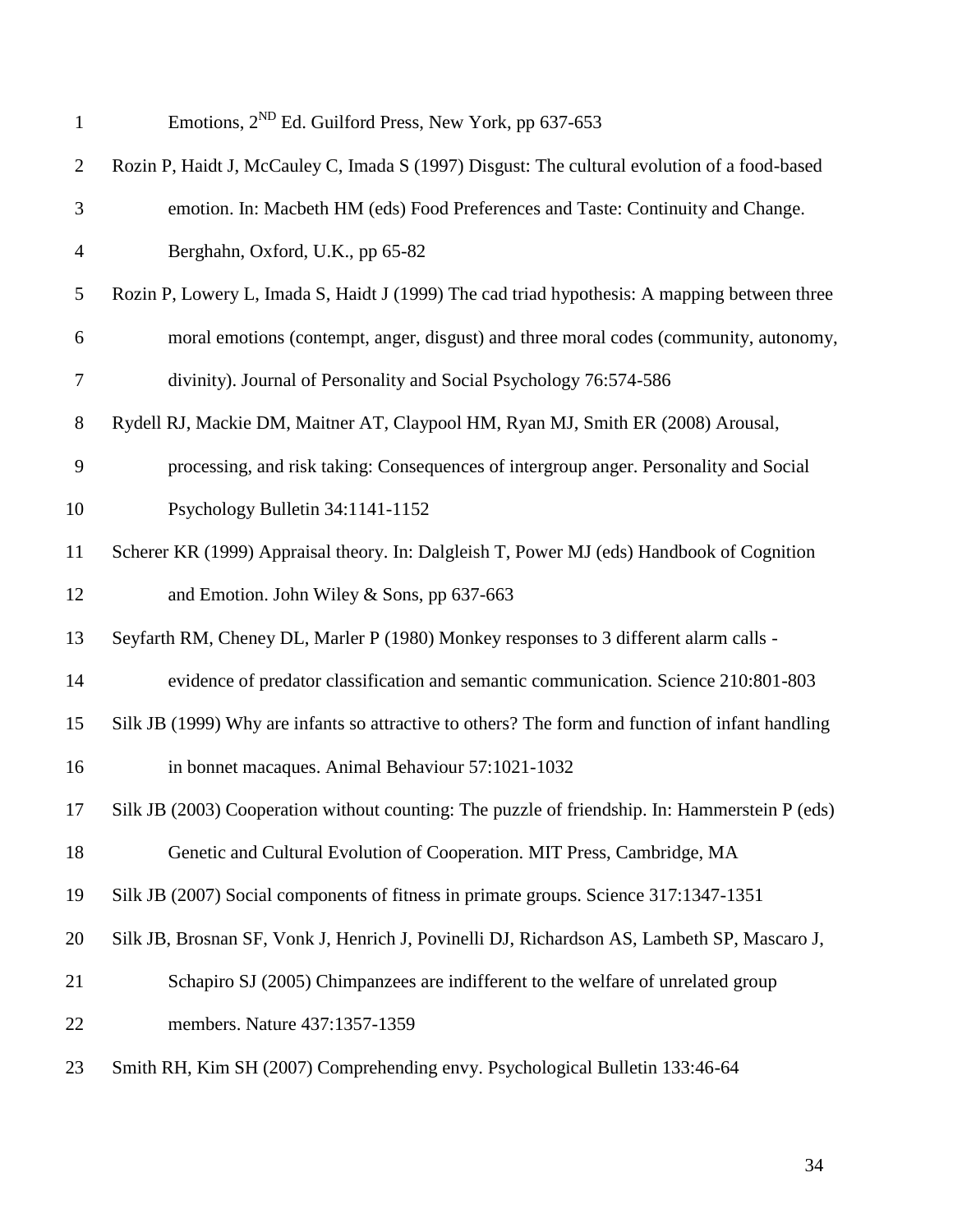| $\mathbf{1}$   | Susskind JM, Lee DH, Cusi A, Feiman R, Grabski W, Anderson AK (2008) Expressing fear          |
|----------------|-----------------------------------------------------------------------------------------------|
| $\overline{2}$ | enhances sensory acquisition. Nature Neuroscience 11:843-850                                  |
| 3              | Tangney JP (1998) How does guilt differ from shame? In: Bybee J (eds) Guilt and Children.     |
| $\overline{4}$ | Academic Press, San Diego, pp 1-17                                                            |
| 5              | Tennov D (1979) Love and Limerence: The Experience of Being in Love. Stein and Day, New       |
| 6              | York                                                                                          |
| 7              | Tooby J, Cosmides L (1989) Adaptation versus phylogeny: The role of animal psychology in the  |
| 8              | study of human behavior. International Journal of Comparative Psychology 2:105-118            |
| $\overline{9}$ | Tooby J, Cosmides L (1996) Friendship and the banker's paradox: Other pathways to the         |
| 10             | evolution of adaptations for altruism. In: Runciman WG, Maynard Smith J, Dunbar RIM           |
| 11             | (eds) Evolution of Social Behaviour Patterns in Primates and Man: Proceedings of the          |
| 12             | British Academy. Oxford University Press, pp 119-143                                          |
| 13             | Tooby J, Cosmides L (2008) The evolutionary psychology of the emotions and their relationship |
| 14             | to internal regulatory variables. In: Lewis M, Haviland-Jones JM, Barrett LF (eds)            |
| 15             | Handbook of emotions $3^{Rd}$ Ed.                                                             |
| 16             | Tracy JL, Matsumoto D (2008) The spontaneous expression of pride and shame: Evidence for      |
| 17             | biologically innate nonverbal displays. Proceedings of the National Academy of Sciences       |
| 18             | of the United States of America 105:11655-11660                                               |
| 19             | Trivers RL (1971) Evolution of reciprocal altruism. Quarterly Review of Biology 46:35-56      |
| 20             | van Schaik CP, Aureli F (2000) The natural history of valuable relationships in primates. In: |
| 21             | Aureli F, de Waal FBM (eds) Natural Conflict Resolution. University of California Press,      |
| 22             | Berkeley, pp 307-333                                                                          |
| 23             | Vonk J, Brosnan SF, Silk JB, Henrich J, Richardson AS, Lambeth SP, Schapiro SJ, Povinelli DJ  |